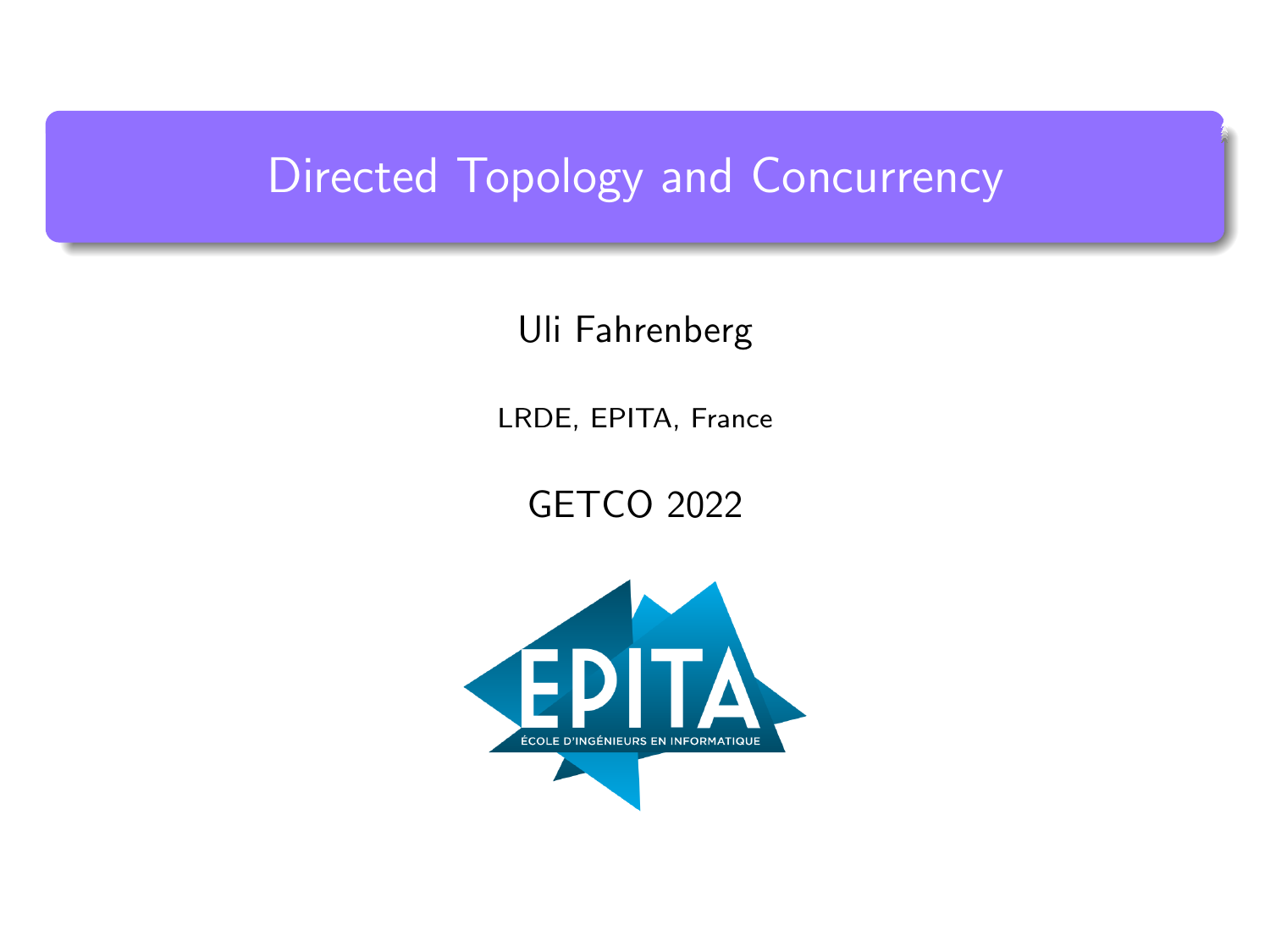





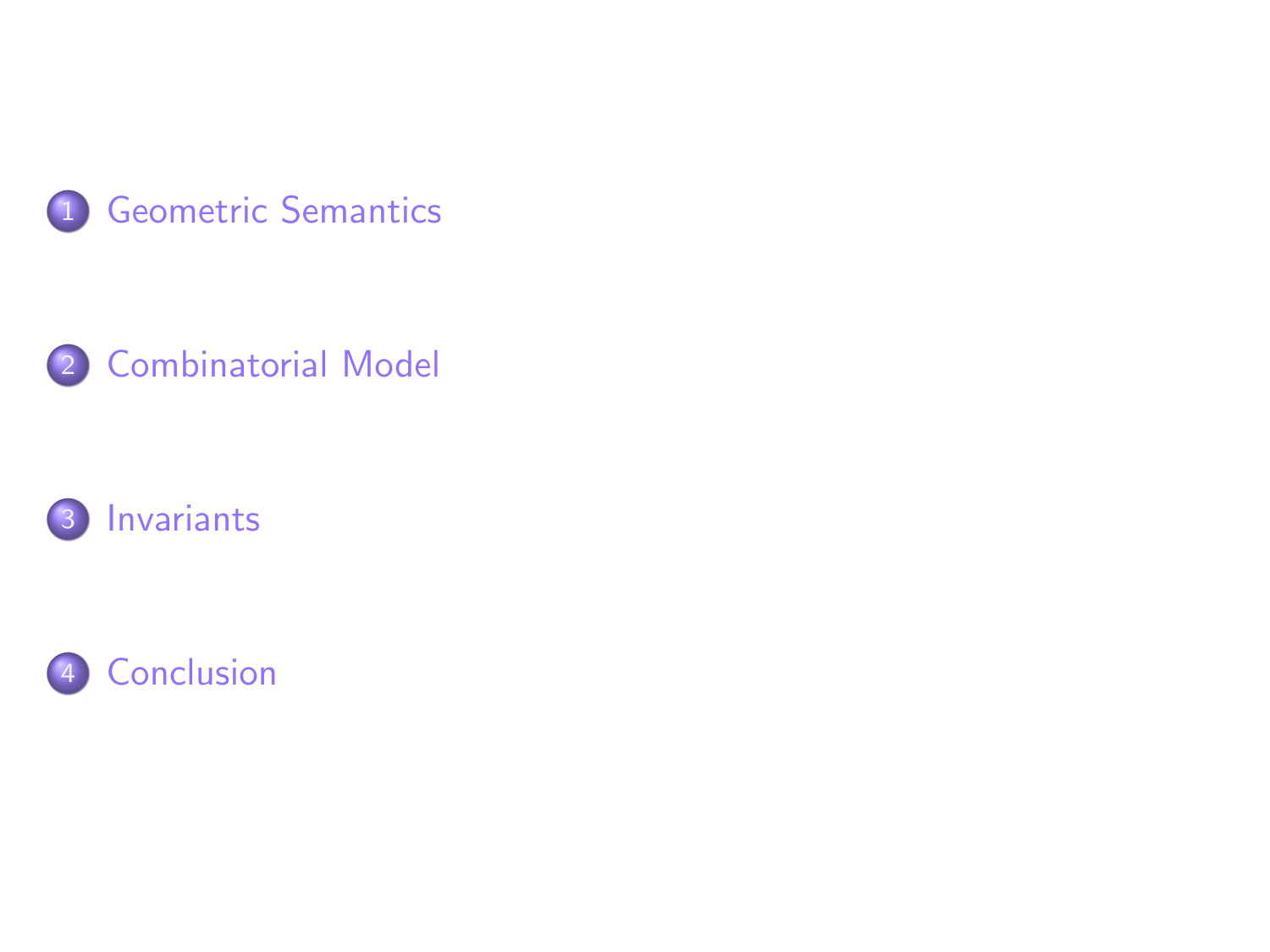<span id="page-2-0"></span>

| Geometric Semantics | Combinatorial Model | Invariants | Conclusion |
|---------------------|---------------------|------------|------------|
| $\bullet$ 000000000 | 0000000000          | 0000000    | 0000       |
|                     |                     |            |            |

#### Algebraic View

A program is a sequence of instructions

o plus branches and loops

Kleene algebra:

- $\bullet$  set S with operations:
- concatenation ⊗
- choice ⊕
- repetition  $*$
- idempotent semiring with unary <sup>∗</sup> which computes fixed points

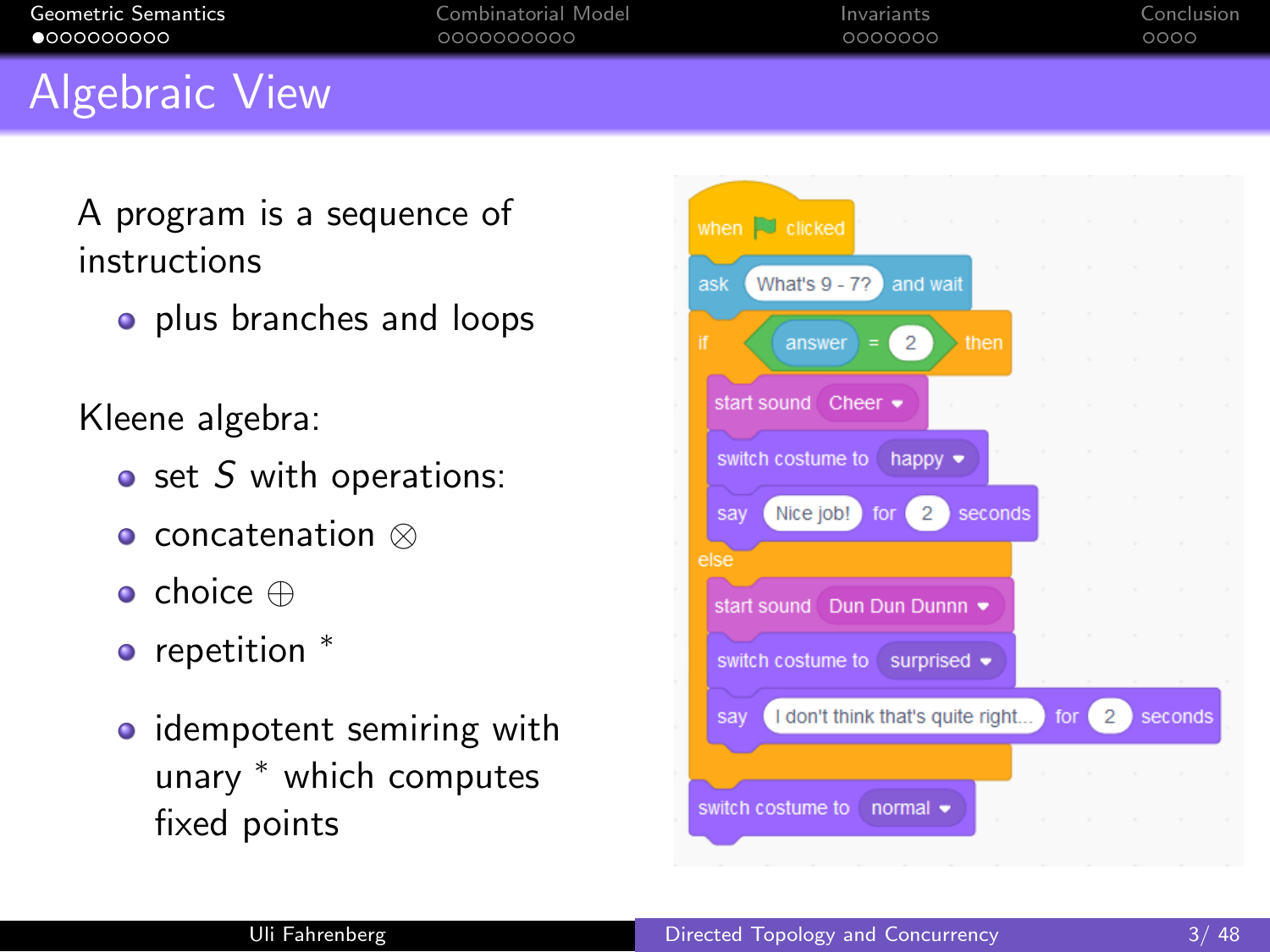<span id="page-3-0"></span>

| Geometric Semantics                                                    | Combinatorial Model | Invariants | Conclusion |
|------------------------------------------------------------------------|---------------------|------------|------------|
| <b>.</b>                                                               | 0000000000          | 0000000    | റററെ       |
| $C_{\text{e}}$ and $\text{e}$ and $\text{e}$ $\text{V}$ and $\text{e}$ |                     |            |            |

A program is a sequence of instructions

• ignoring branches and loops for now



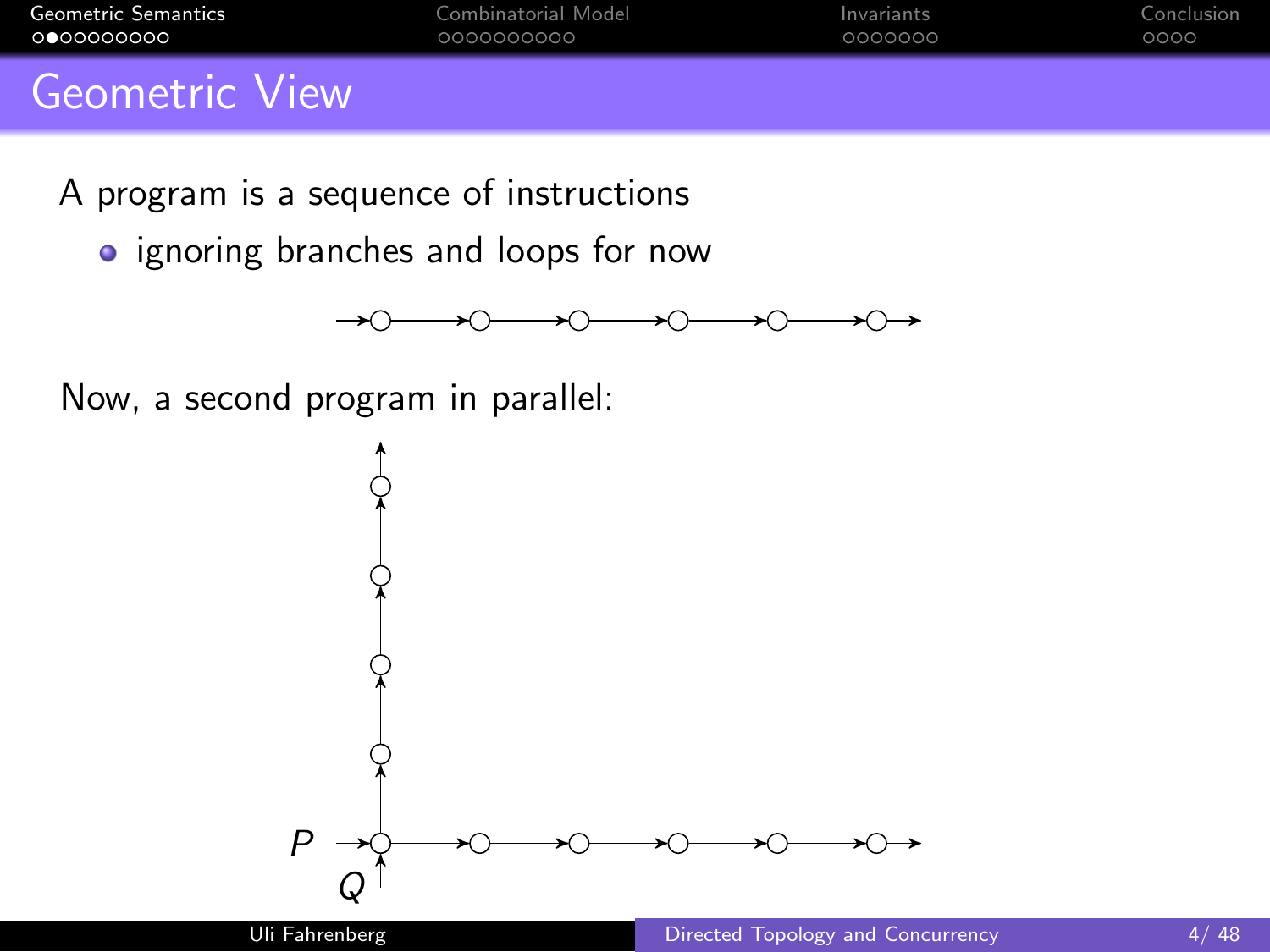| 0000000000          | 0000000000          | 0000000    | LOOOO!     |
|---------------------|---------------------|------------|------------|
| Geometric Semantics | Combinatorial Model | Invariants | Conclusion |

- A program is a sequence of instructions
	- ignoring branches and loops for now



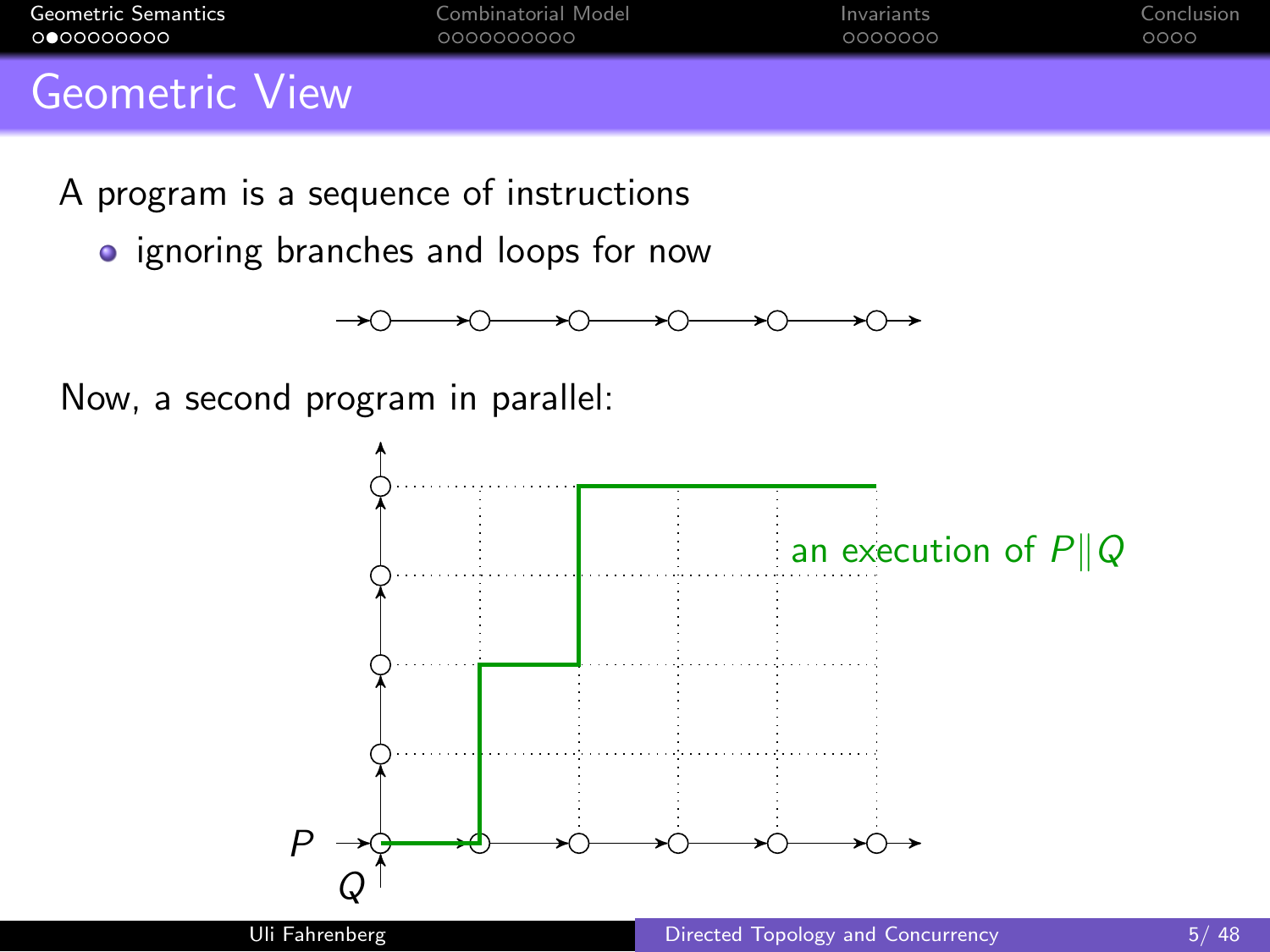| <b>.</b>            | 0000000000          | 0000000    | 0000       |
|---------------------|---------------------|------------|------------|
| Geometric Semantics | Combinatorial Model | Invariants | Conclusion |

- A program is a sequence of instructions
	- ignoring branches and loops for now



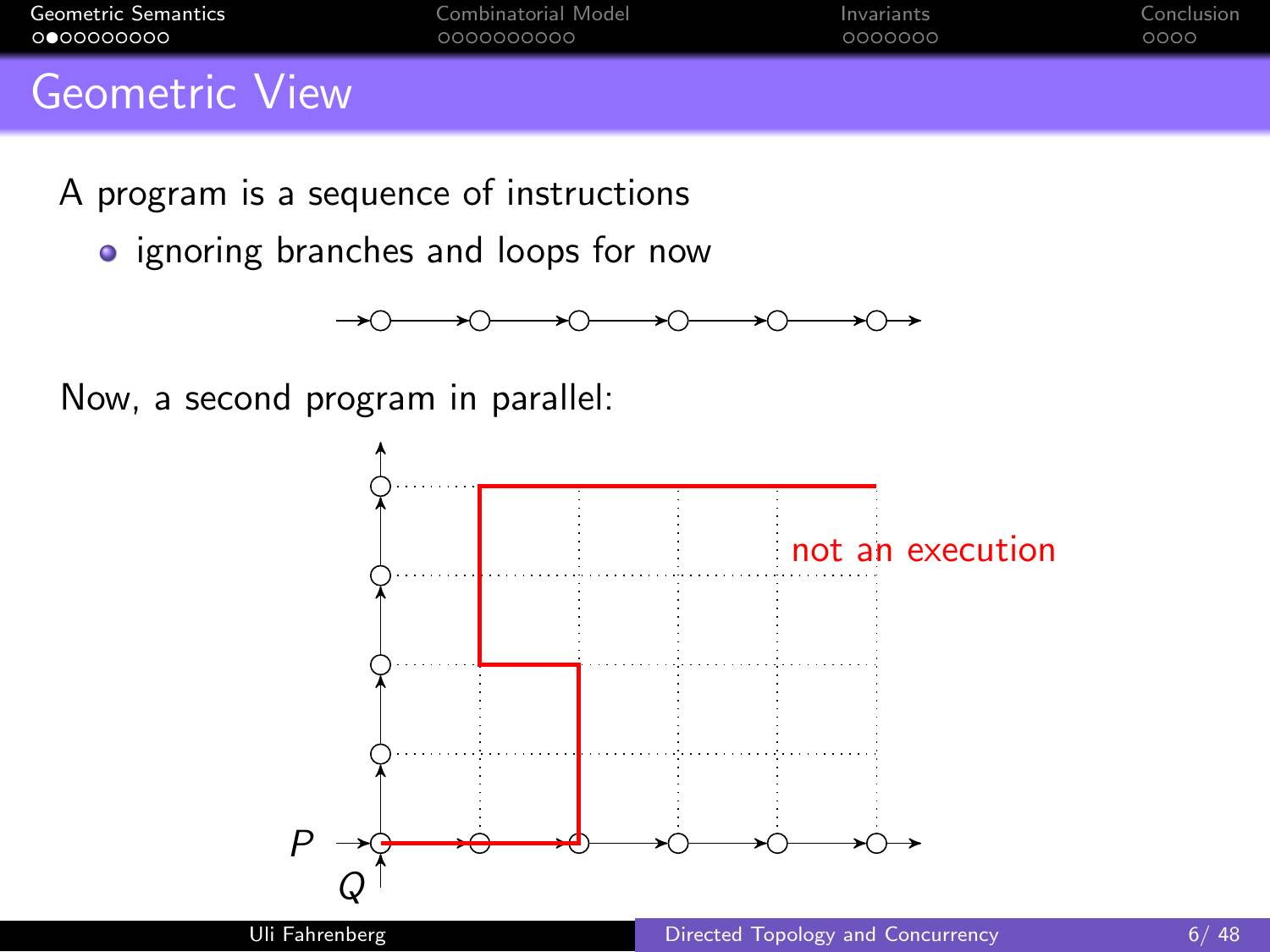| <b>____________________</b> | 0000000000          | 0000000           | 0000       |
|-----------------------------|---------------------|-------------------|------------|
| Geometric Semantics         | Combinatorial Model | <b>Invariants</b> | Conclusion |

- A program is a sequence of instructions
	- ignoring branches and loops for now



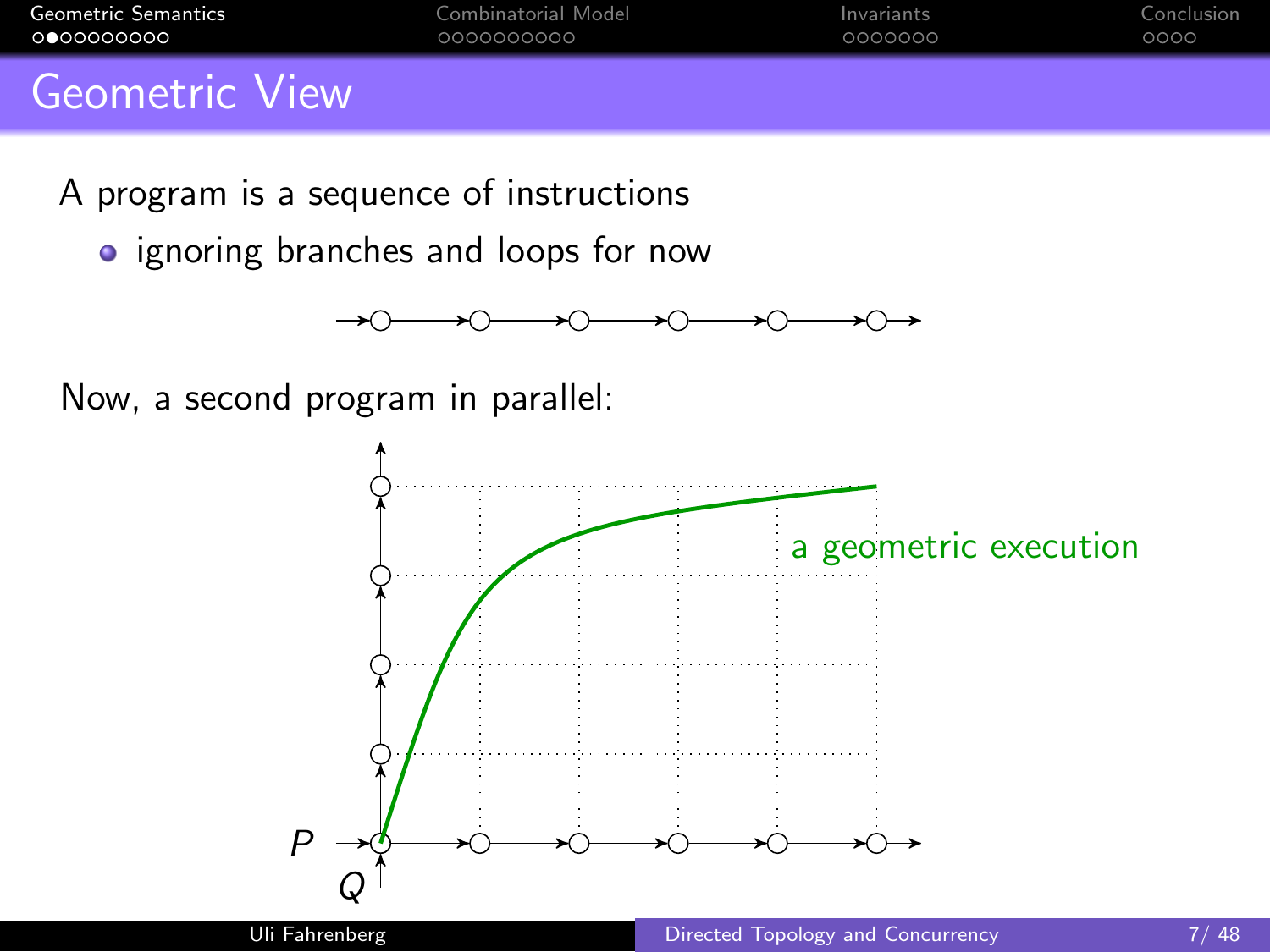| <b>____________________</b> | 0000000000          | 0000000           | 0000       |
|-----------------------------|---------------------|-------------------|------------|
| Geometric Semantics         | Combinatorial Model | <b>Invariants</b> | Conclusion |

- A program is a sequence of instructions
	- ignoring branches and loops for now



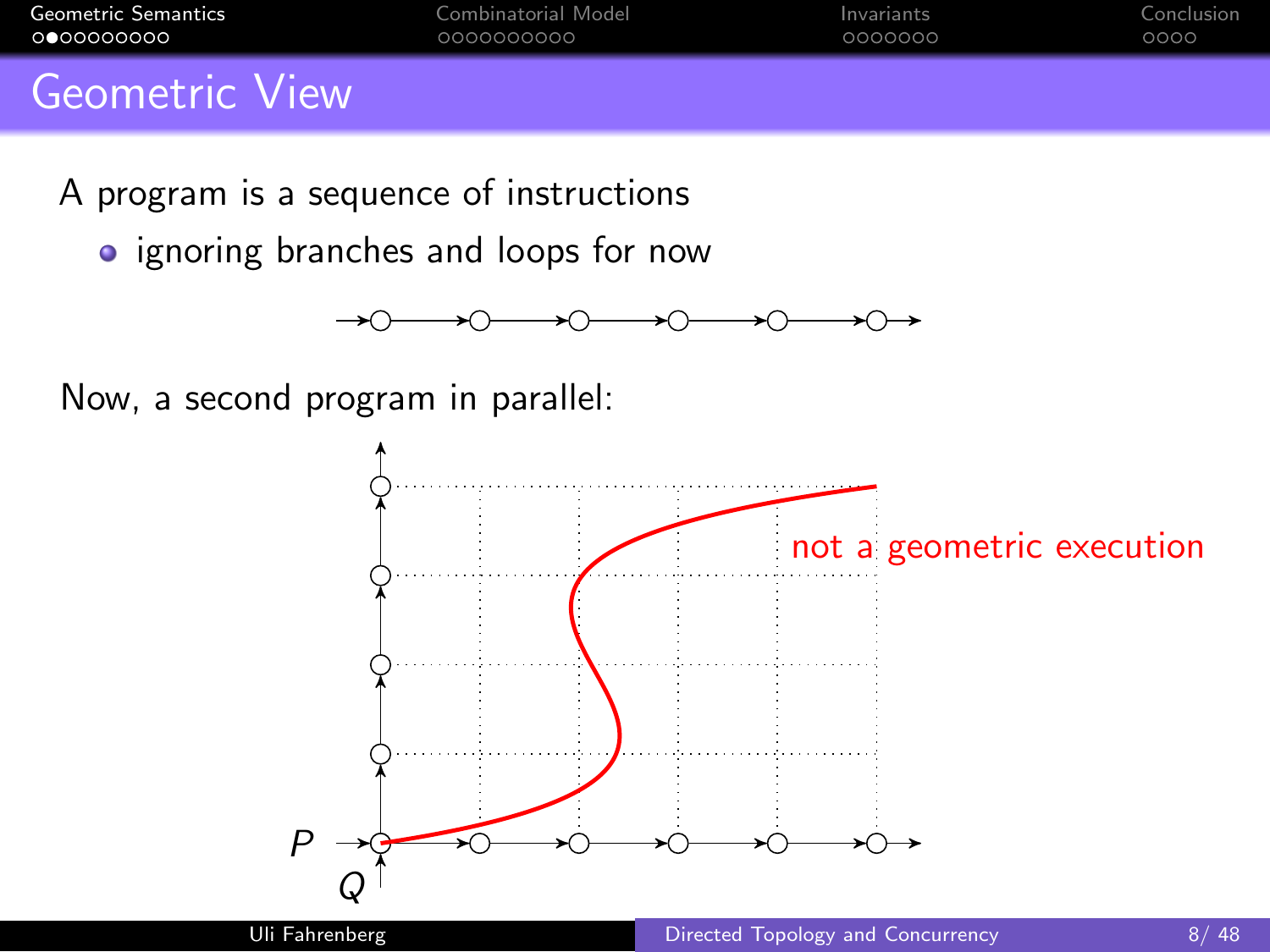<span id="page-8-0"></span>

| Geometric Semantics | Combinatorial Model | Invariants | Conclusion |
|---------------------|---------------------|------------|------------|
| ററ●റററററററ          | 0000000000          | 0000000    | 0000       |
|                     |                     |            |            |

#### **Holes**

#### Adding mutual exclusion:

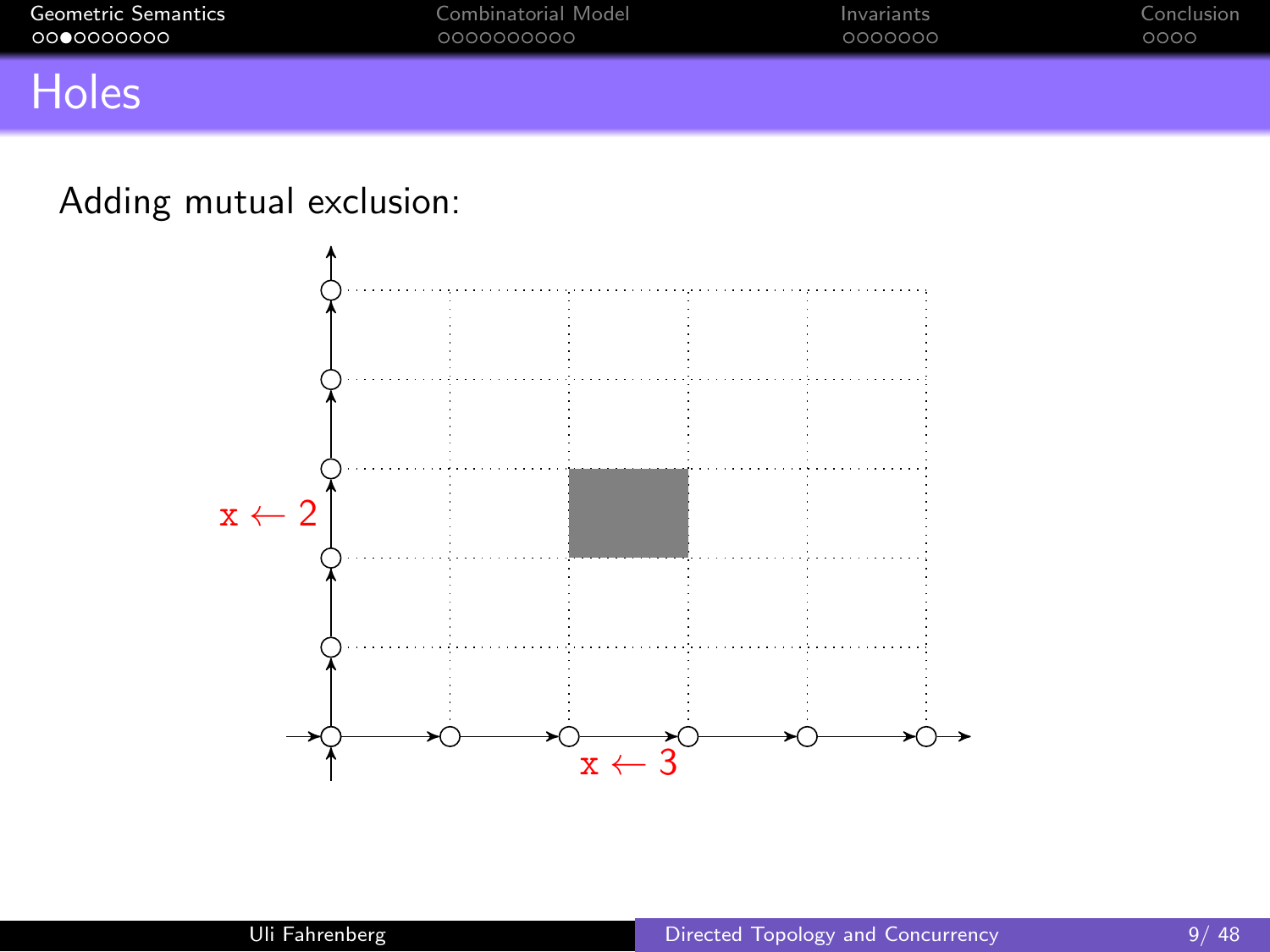| Geometric Semantics | Combinatorial Model | Invariants | Conclusion |
|---------------------|---------------------|------------|------------|
| .0000000000         | 0000000000          | 0000000    | 0000       |
|                     |                     |            |            |

#### Holes

#### Adding mutual exclusion:



• homotopic paths  $\hat{=}$  equivalent executions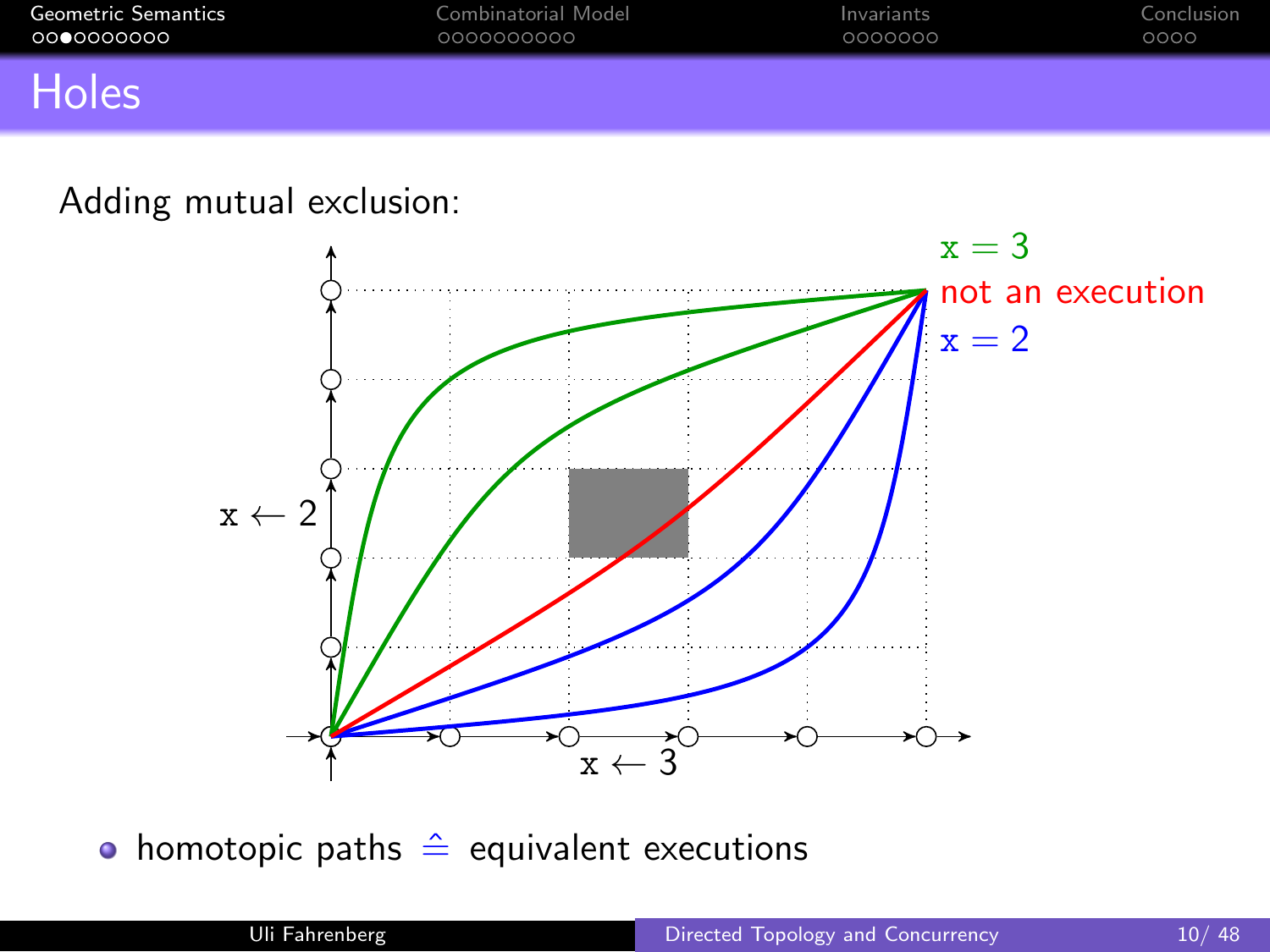<span id="page-10-0"></span>

| <b>Geometric Semantics</b> | Combinatorial Model | Invariants | Conclusion |
|----------------------------|---------------------|------------|------------|
| _000 <b>_</b> 000000       | 0000000000          | 0000000    | ററററ       |
|                            |                     |            |            |

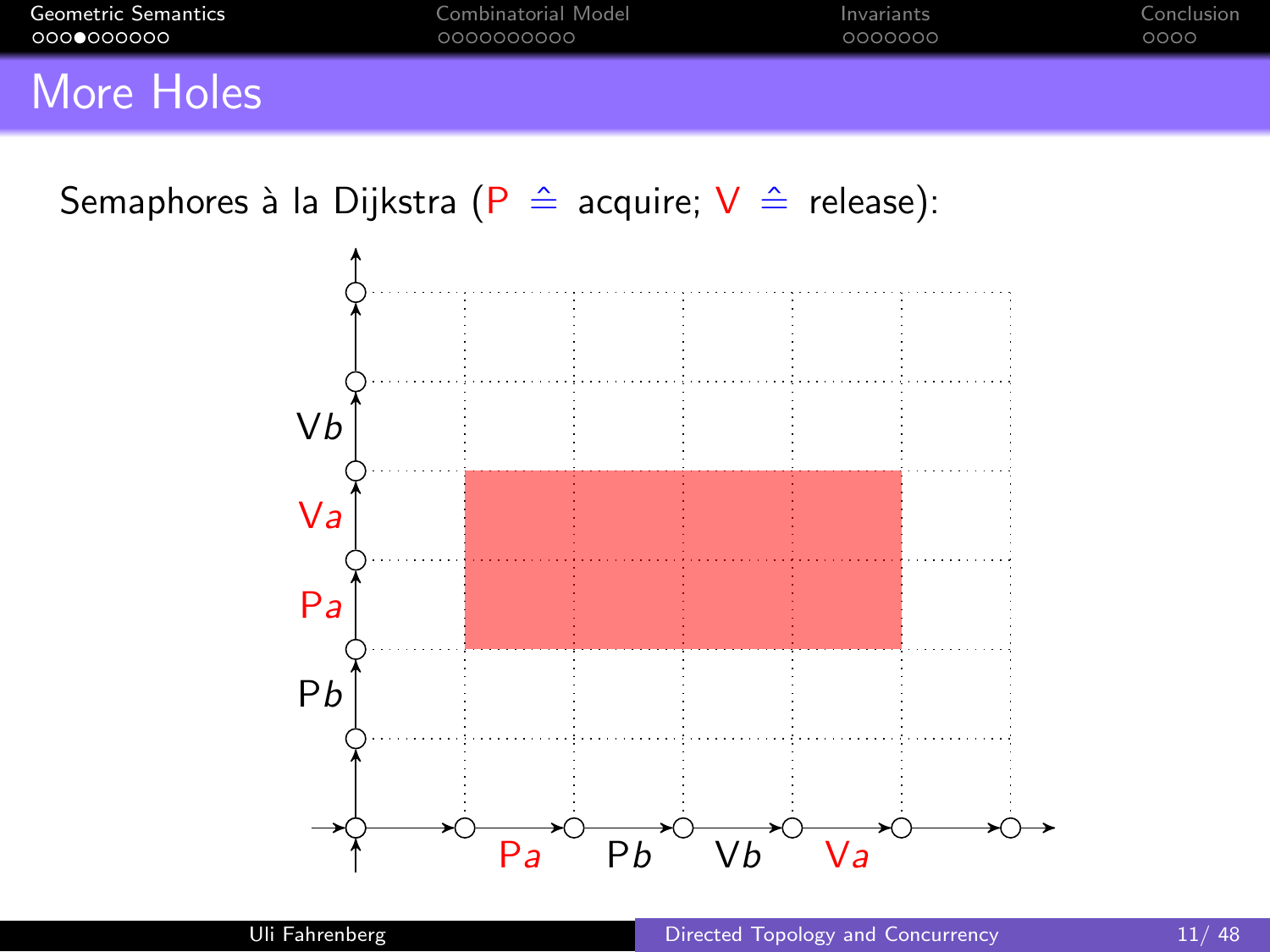| Geometric Semantics | Combinatorial Model | Invariants | Conclusion |
|---------------------|---------------------|------------|------------|
| റററ⊜റററററ           | LOOOOOOOOOO         | 0000000    | 0000       |
|                     |                     |            |            |

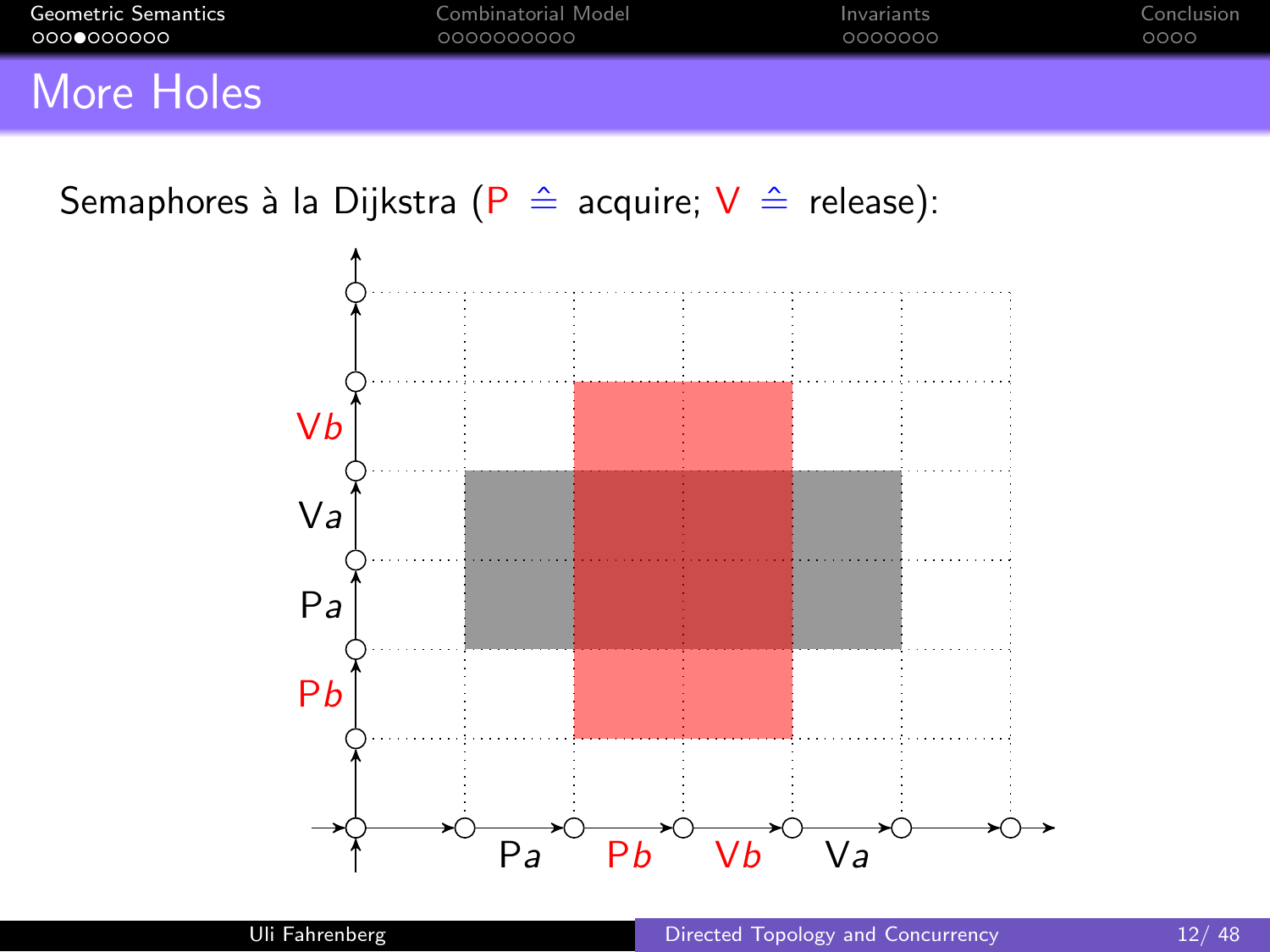| Geometric Semantics | Combinatorial Model | Invariants | Conclusion |
|---------------------|---------------------|------------|------------|
| _0000000000         | 0000000000          | 0000000    | 0000       |
|                     |                     |            |            |

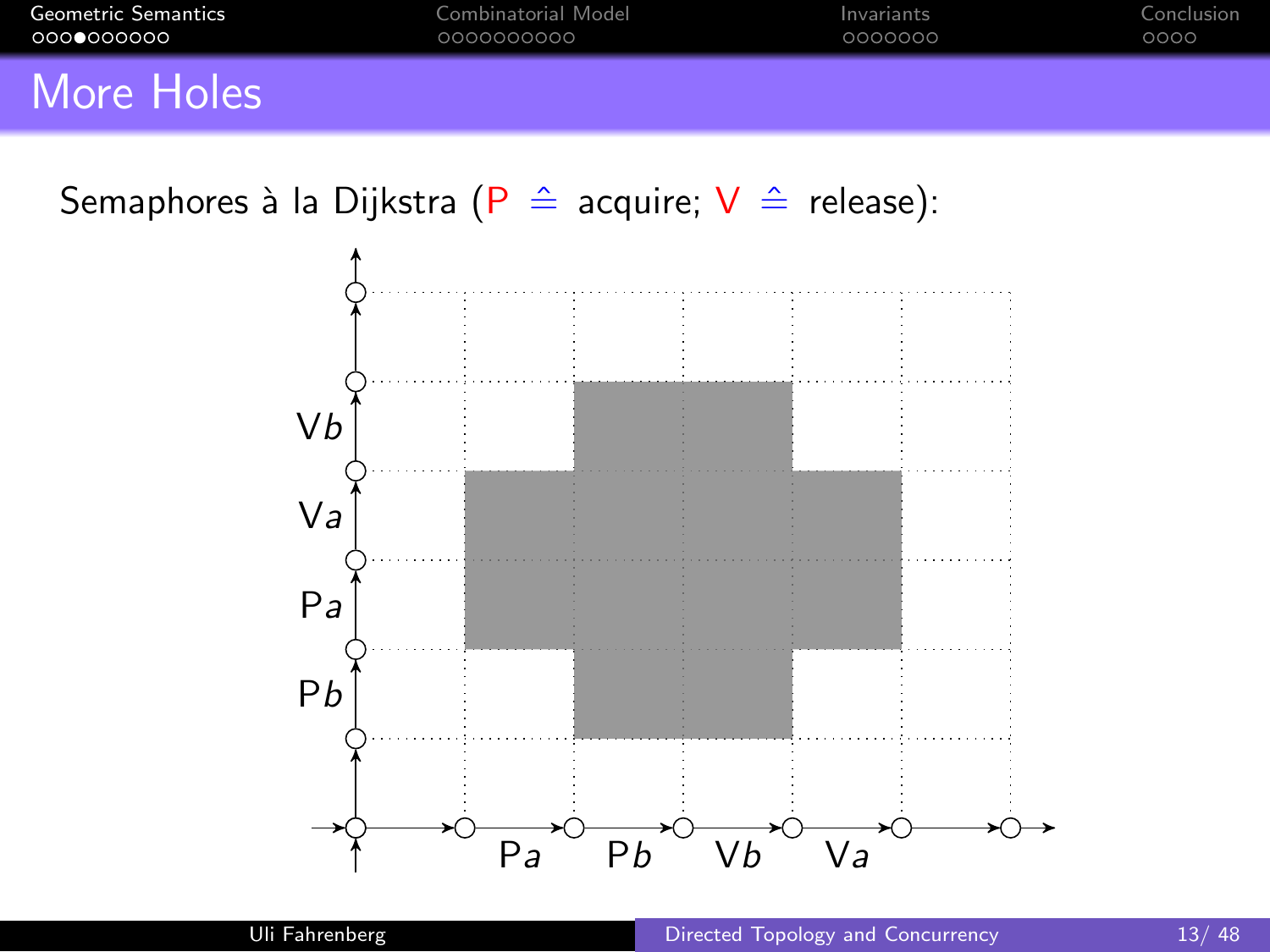| <b>Geometric Semantics</b> | Combinatorial Model | Invariants | Conclusion |
|----------------------------|---------------------|------------|------------|
| _000 <b>_</b> 000000       | 0000000000          | 0000000    | ററററ       |
|                            |                     |            |            |

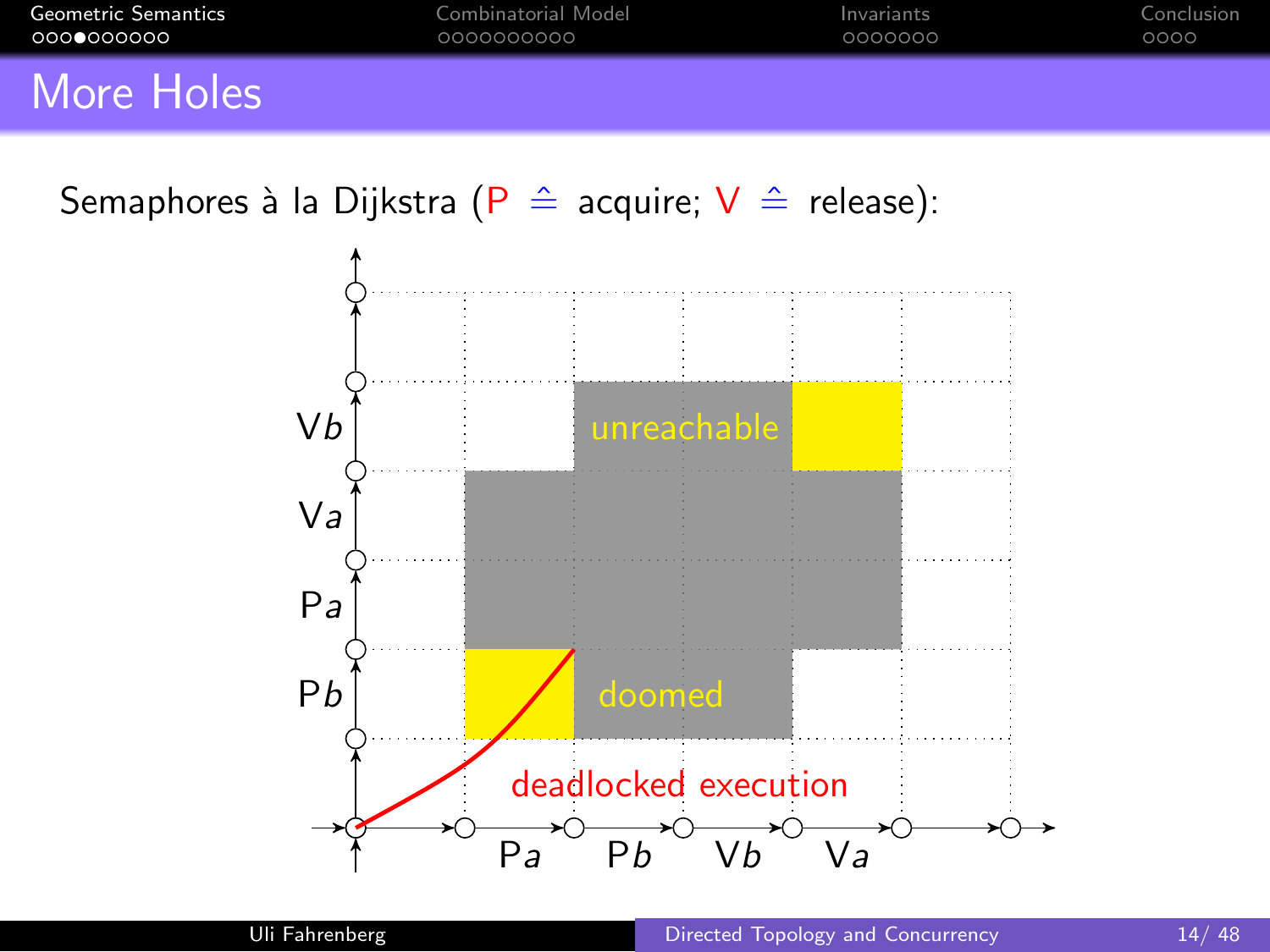<span id="page-14-0"></span>

| Geometric Semantics | Combinatorial Model | Invariants | Conclusion |
|---------------------|---------------------|------------|------------|
| റററൈ∙ററററ           | 0000000000          | 0000000    | 0000       |
|                     |                     |            |            |

## Summing Up



- A program is a topological space
- An execution is a path through said space
- Two executions are equivalent iff their paths are homotopic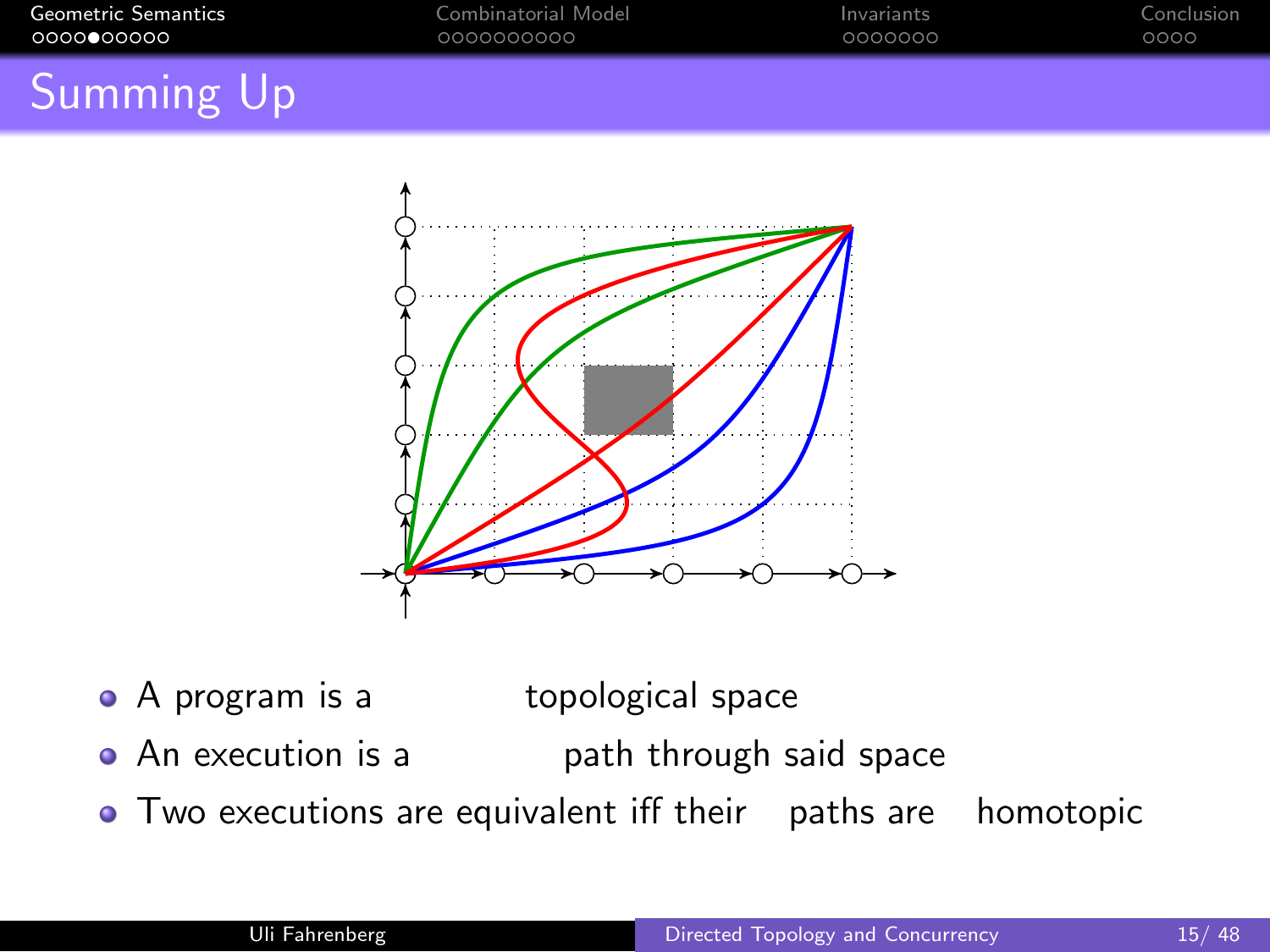| Geometric Semantics | Combinatorial Model | Invariants | Conclusion |
|---------------------|---------------------|------------|------------|
| റററൈ∙ററററ           | 0000000000          | 0000000    | 0000       |
|                     |                     |            |            |

## Summing Up



- A program is a directed topological space
- An execution is a directed path through said space
- Two executions are equivalent iff their dipaths are dihomotopic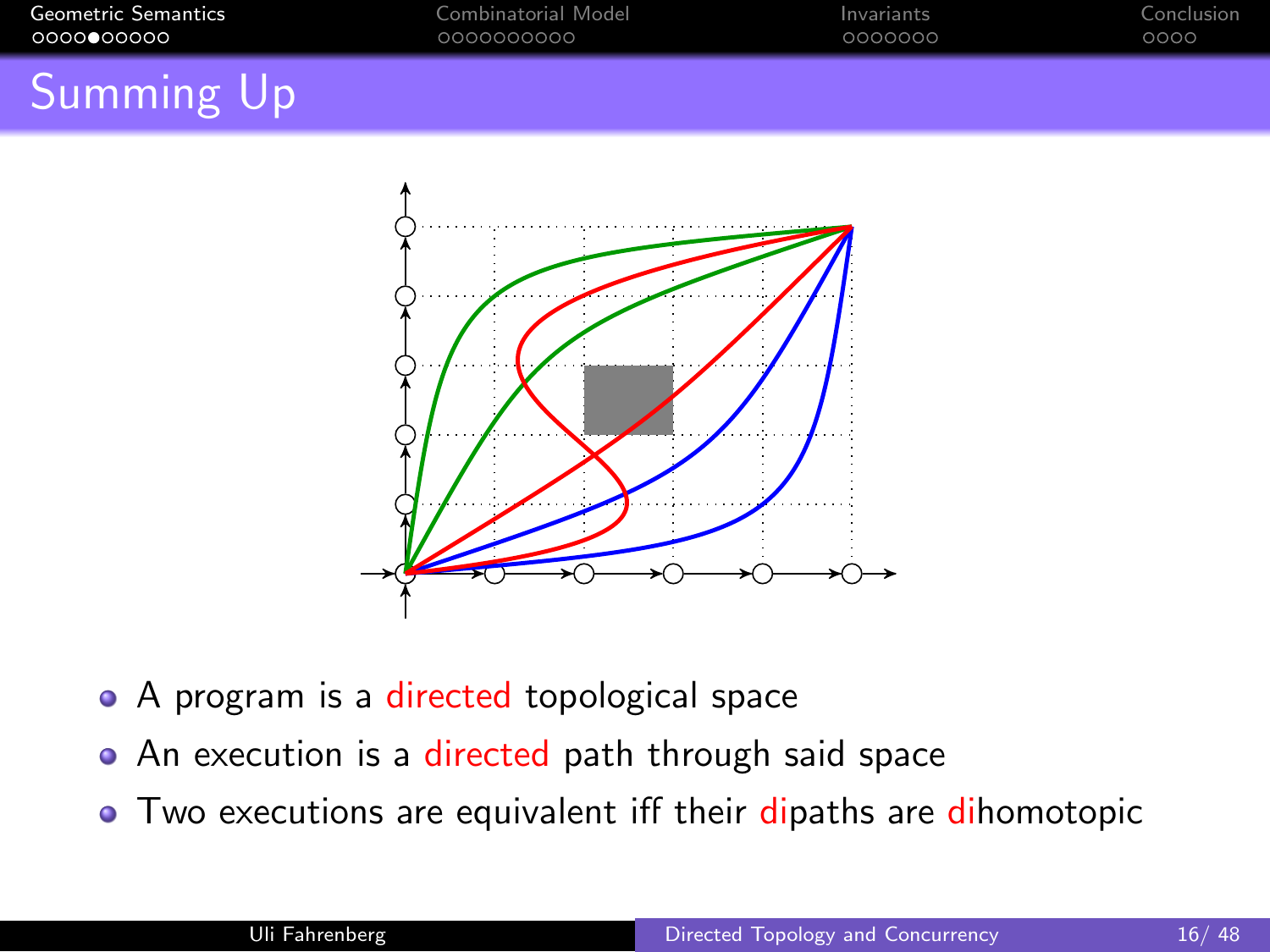<span id="page-16-0"></span>

| Geometric Semantics  | Combinatorial Model | Invariants | Conclusion |
|----------------------|---------------------|------------|------------|
| _00000 <b>0</b> 0000 | 0000000000          | 0000000    | 0000       |
| Diroctod Cancoc      |                     |            |            |

#### Directed Spaces

#### Definition (po-space)

A partially ordered space is a topological space  $X$  together with a partial order  $\leq$  on X such that  $\leq \leq X \times X$  is *closed* in the product topology. A morphism of po-spaces is a  $\leq$ -preserving continuous function.

- **o** directed intervals; directed squares, cubes, etc.
- concatenation ⊗, branching ⊕
- o no loops

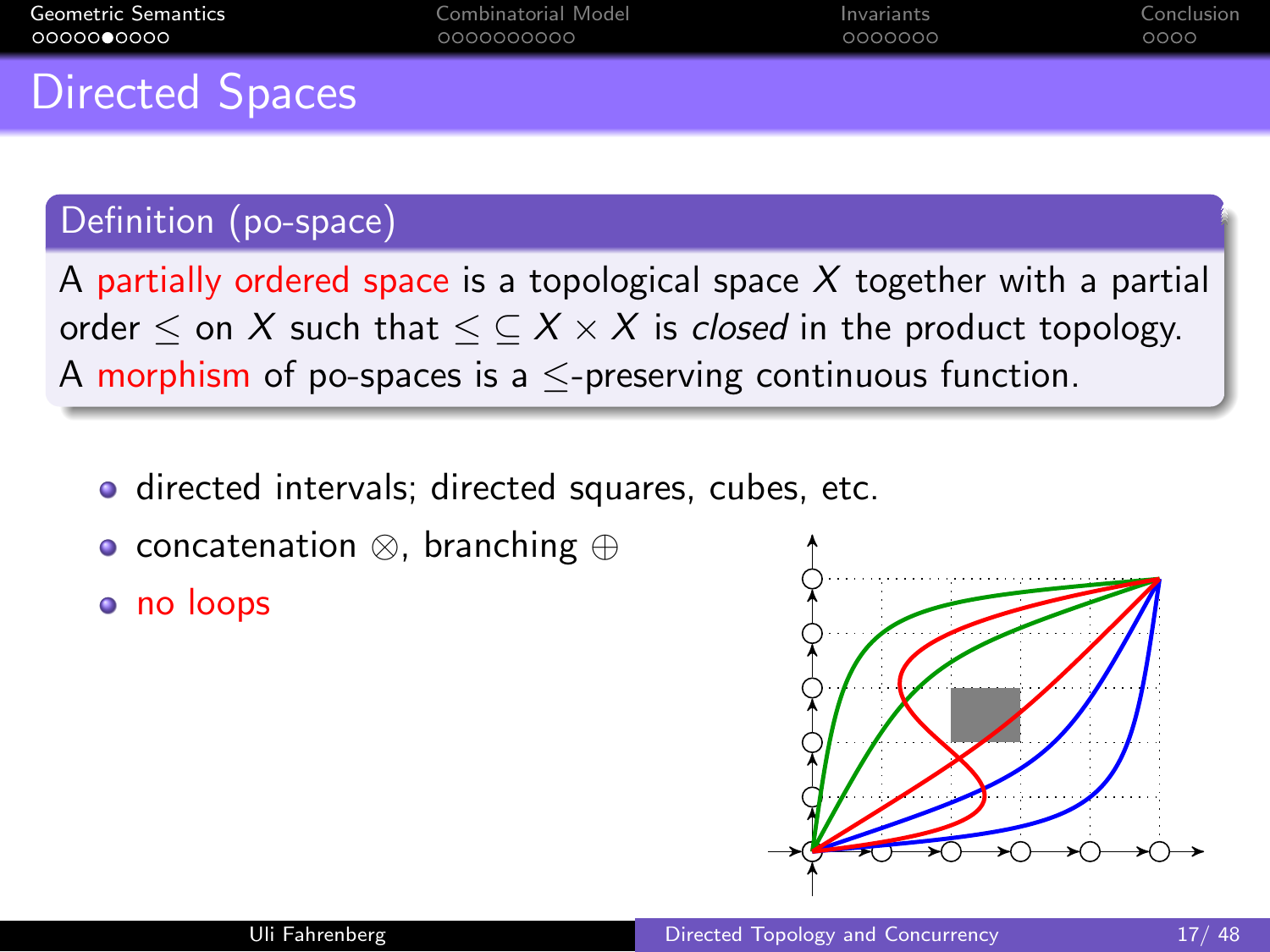<span id="page-17-0"></span>

| Geometric Semantics    | Combinatorial Model | Invariants | Conclusion |
|------------------------|---------------------|------------|------------|
| റററററൈററെ              | 0000000000          | 0000000    | 0000       |
| <b>Directed Spaces</b> |                     |            |            |

# Definition (lpo-space)

A locally partially ordered space is a Hausdorff topological space  $X$ together with a relation  $\leq$  on X in which any  $x \in X$  has an open neighborhood  $U \ni x$  such that the restriction of  $\leq$  to U is a closed partial order.

A morphism of po-spaces is a continuous function which is locally ≤-preserving.



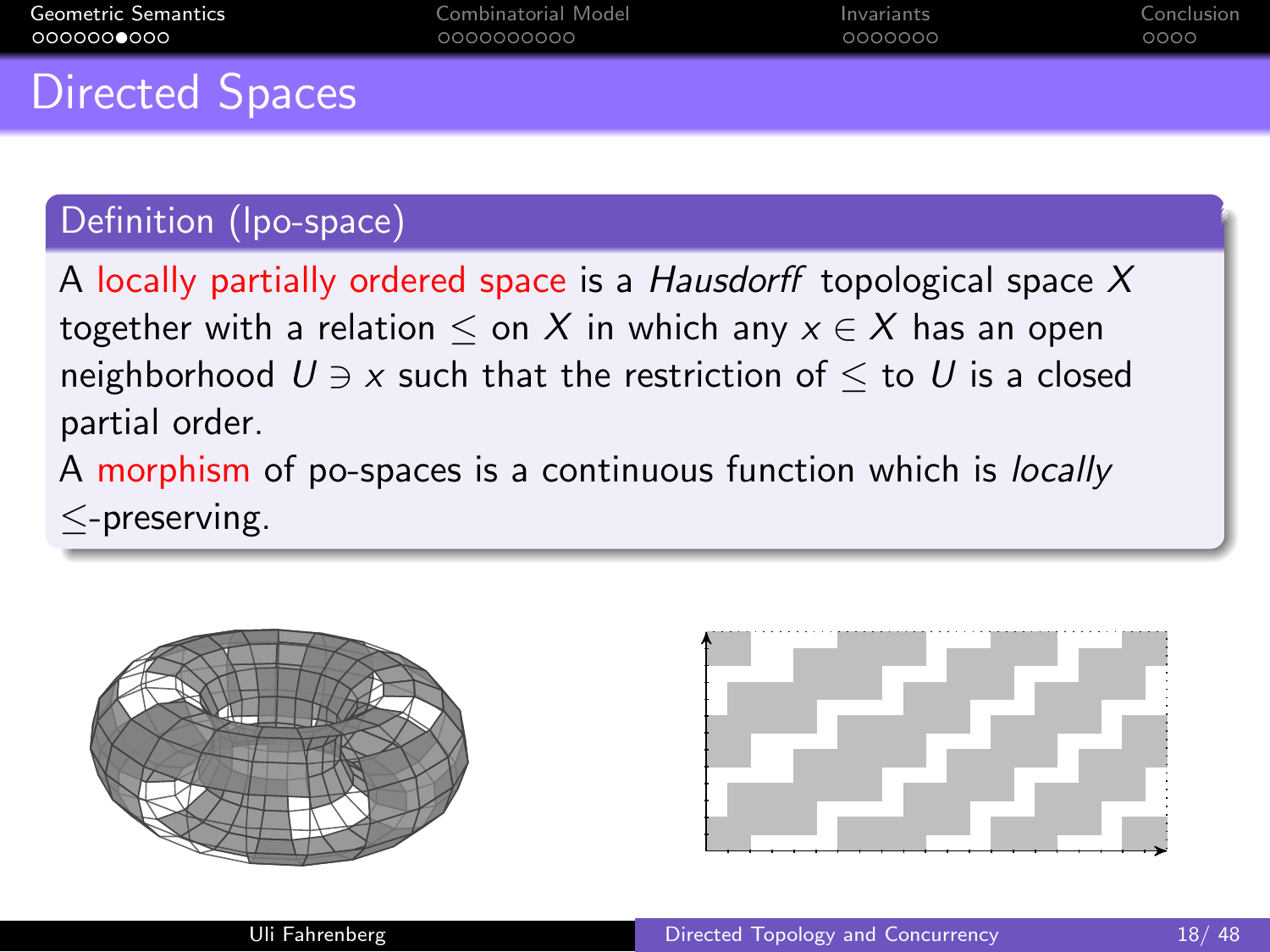<span id="page-18-0"></span>

| 0000000 <b>0</b> 00 | 0000000000          | 0000000    | 0000       |
|---------------------|---------------------|------------|------------|
| Geometric Semantics | Combinatorial Model | Invariants | Conclusion |

#### Directed Spaces

#### Definition (d-space)

A directed space is a topological space X together with a set  $\overrightarrow{PX}$  of directed paths  $I \rightarrow X$  such that

- all constant paths are directed,
- **o** concatenations of directed paths are directed, and
- **•** reparametrizations and restrictions of directed paths are directed.

A morphism of d-spaces is a continuous function which preserves directed paths.

- po-spaces  $\hookrightarrow$  lpo-spaces  $\hookrightarrow$  d-spaces (not full)
- **o** po-spaces are *loop-free*; lpo-spaces are vortex-free
- d-spaces are nice: axiomatize directly our objects of interest (dipaths); have good categorical properties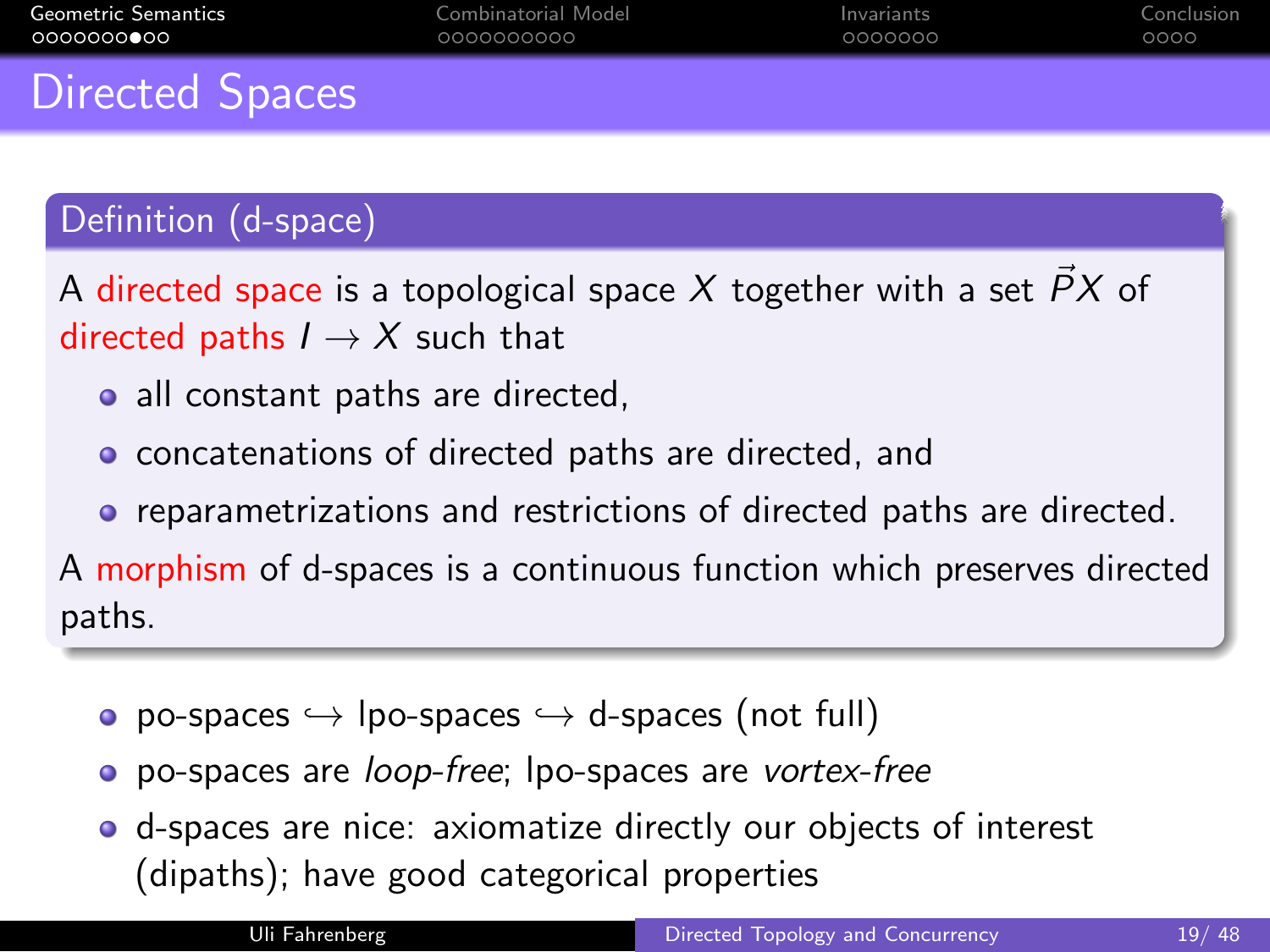<span id="page-19-0"></span>

| <b>Geometric Semantics</b>    | Combinatorial Model | Invariants | Conclusion |
|-------------------------------|---------------------|------------|------------|
|                               | 0000000000          | 0000000    | 0000       |
| Directed Paths and Homotopies |                     |            |            |

 $\bullet$  the directed interval  $\vec{l}$ :

- $\bullet$  ([0, 1],  $\leq$ ) (usual order): po-space; lpo-space  $(0, 1], P[0, 1])$ : all (weakly) increasing paths
- dipaths in X: morphisms  $\vec{l} \rightarrow X$ • for d-space  $(X, \vec{P}X)$ : dipaths  $\triangleq \vec{P}X$
- a dihomotopy  $H: I \times \vec{I} \rightarrow X$ :
	- all  $H(s, \cdot)$  dipaths
	- $H: I \times I \rightarrow X$  continuous
	- $H(\cdot, 0)$  and  $H(\cdot, 1)$  constrained
	- (some variants exist)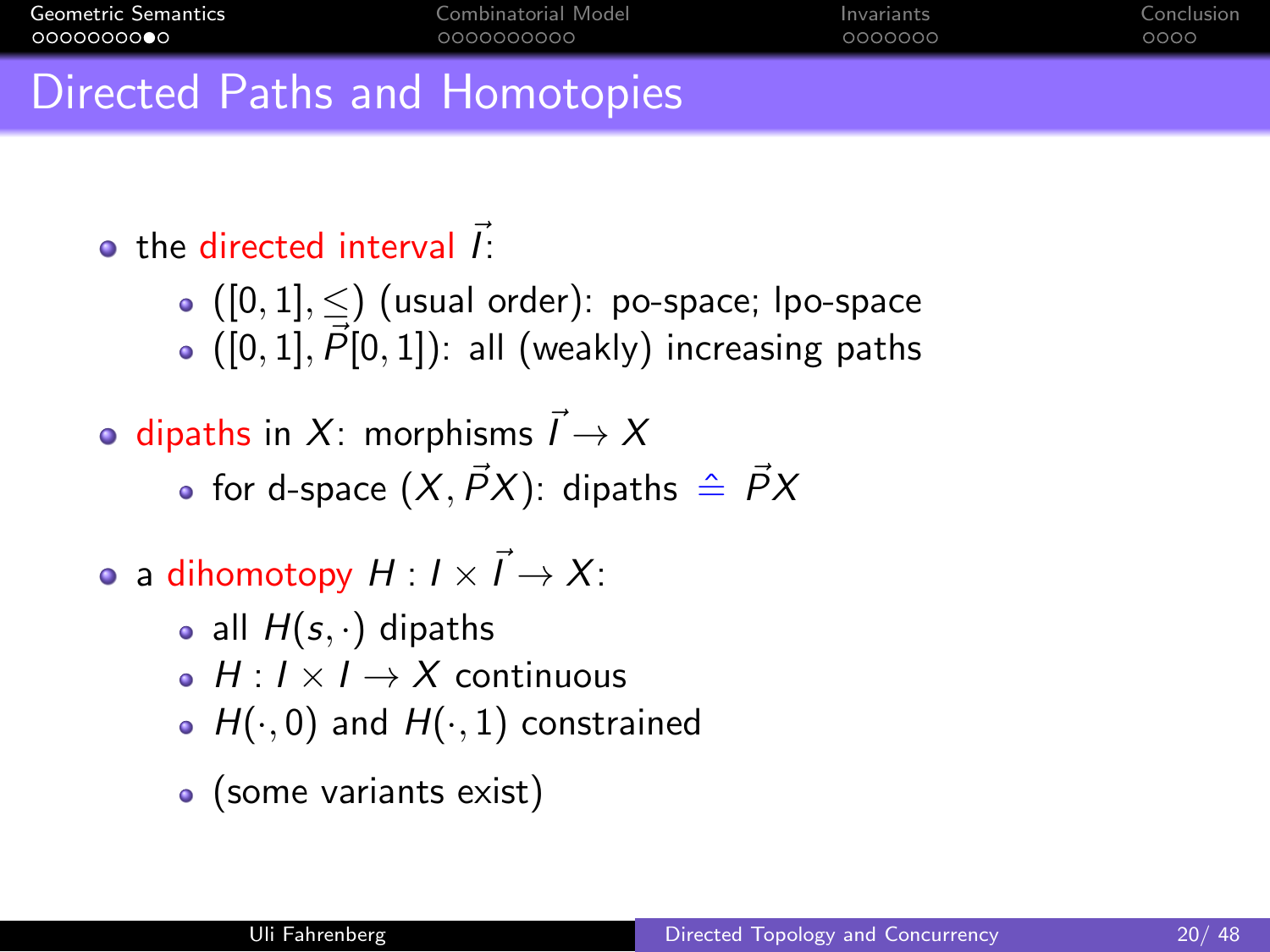<span id="page-20-0"></span>

| Geometric Semantics<br>െറെററററ <b>െ</b> |  | Combinatorial Model<br>0000000000 | Invariants<br>0000000 | Conclusion<br>0000 |
|-----------------------------------------|--|-----------------------------------|-----------------------|--------------------|
|                                         |  |                                   |                       |                    |

## Summing Up, Again



- A program is a directed topological space
	- po-space, lpo-space, d-space
	- (other models exist)
- An execution is a directed path through said space
- Two executions are equivalent iff their dipaths are dihomotopic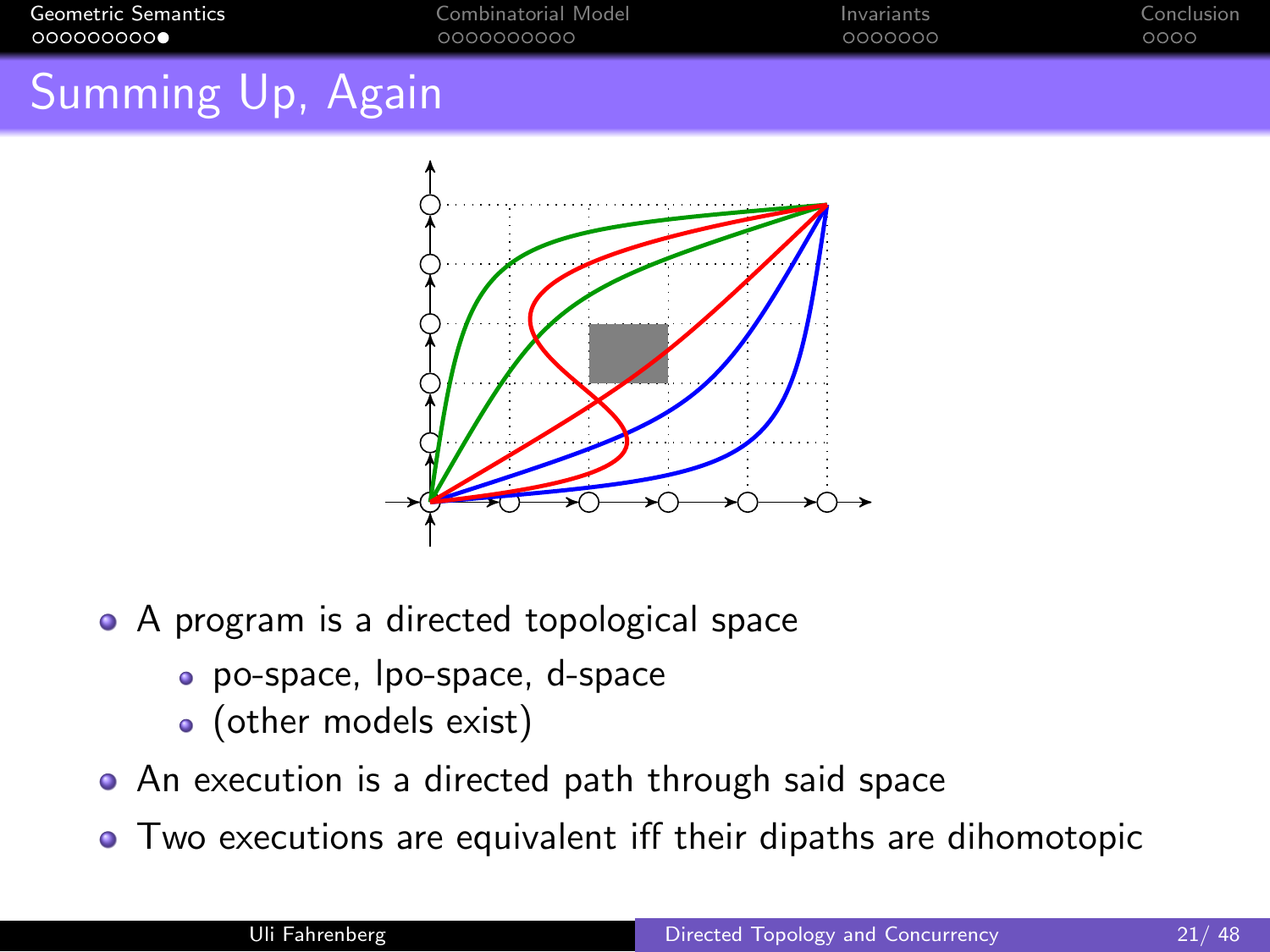<span id="page-21-0"></span>

| Geometric Semantics | Combinatorial Model | Invariants | Conclusion |
|---------------------|---------------------|------------|------------|
| .0000000000         | $\bullet$ 000000000 | 0000000    | 0000       |

# [Combinatorial Model](#page-21-0)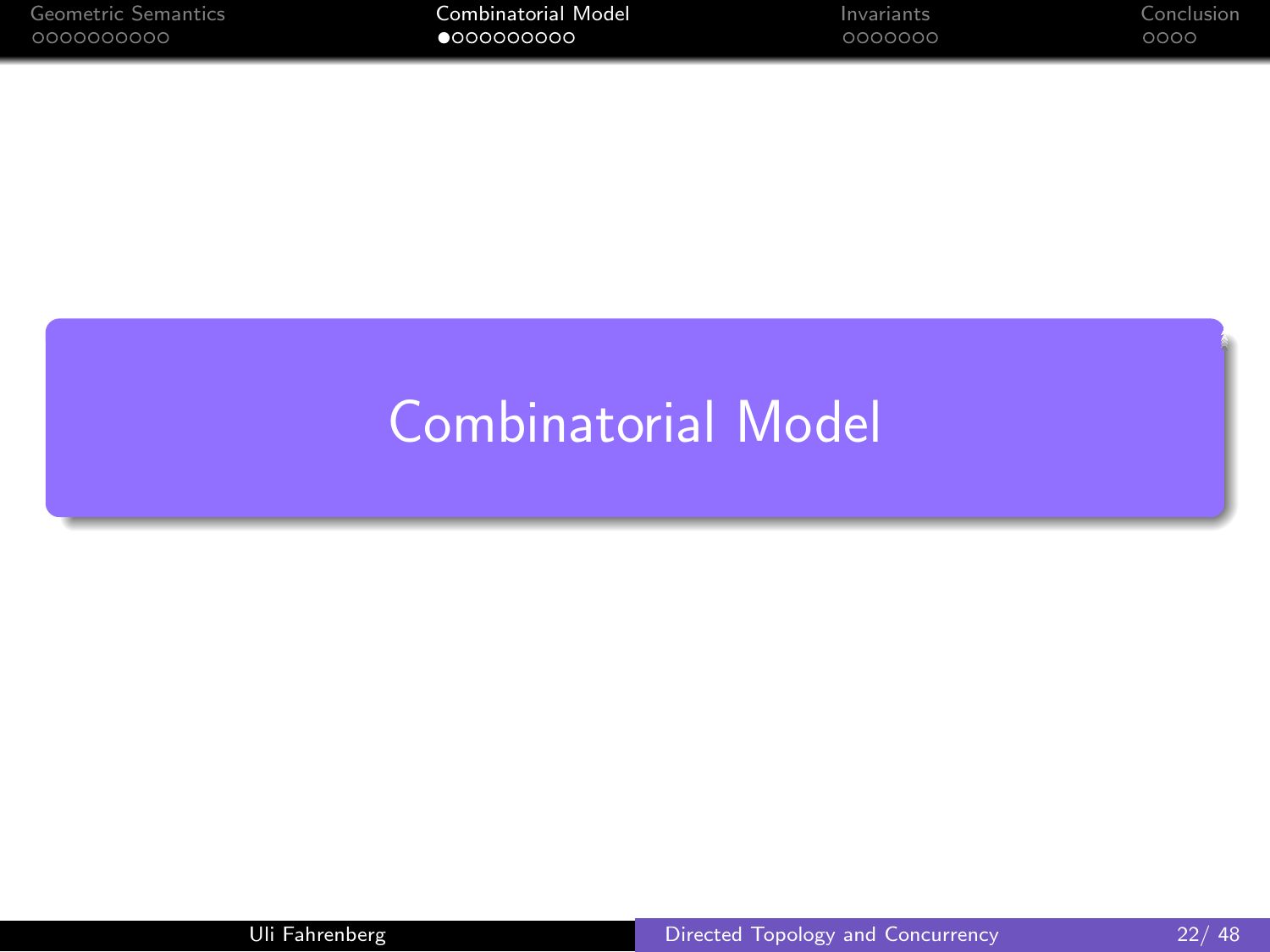<span id="page-22-0"></span>

| Geometric Semantics        | Combinatorial Model | Invariants | Conclusion |
|----------------------------|---------------------|------------|------------|
|                            | 0000000000          | 0000000    | 0000       |
| <b>Transition Systems?</b> |                     |            |            |

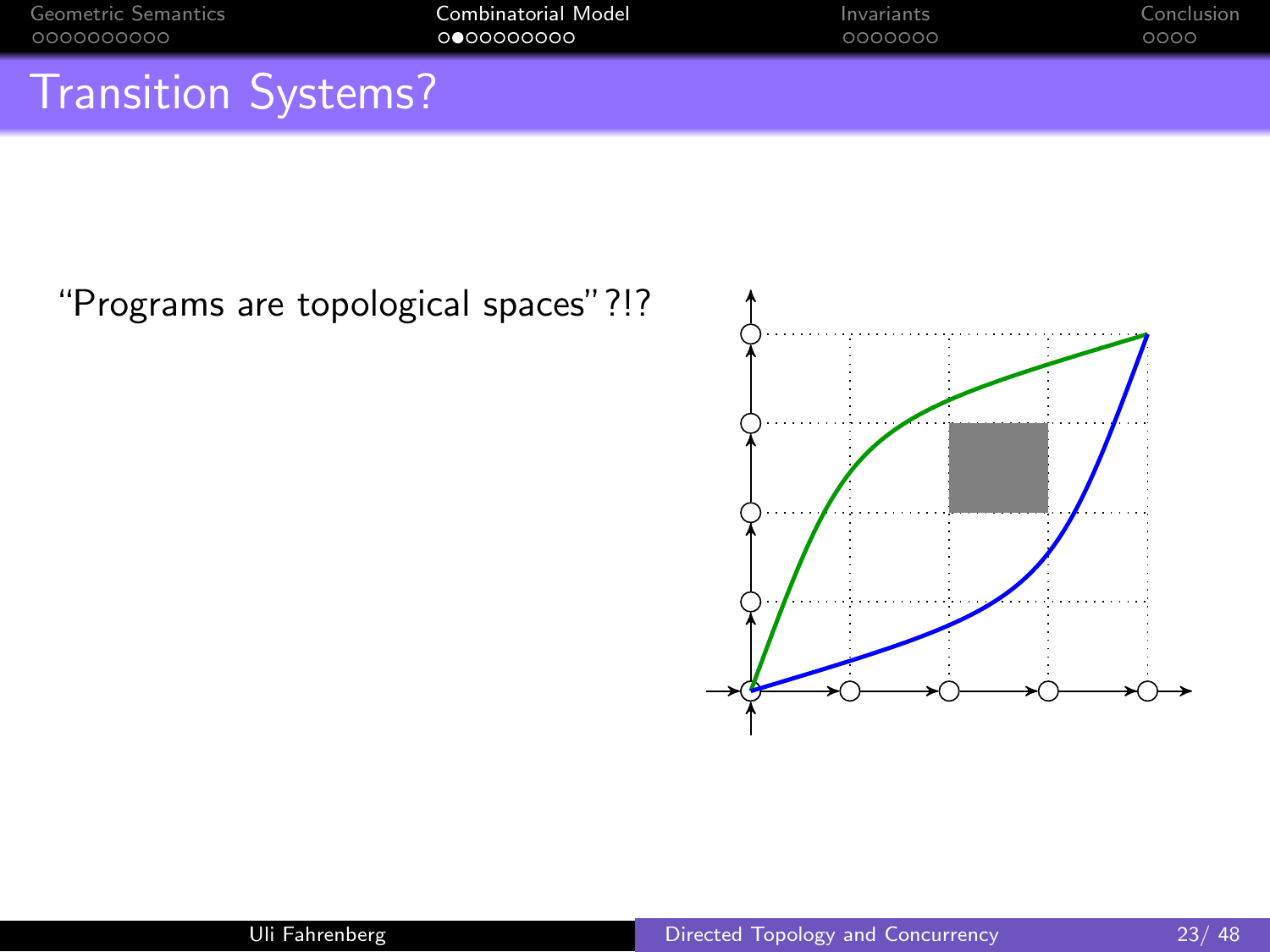| Geometric Semantics        | Combinatorial Model | Invariants | Conclusion |
|----------------------------|---------------------|------------|------------|
| _0000000000                | 0000000000          | 0000000    | 0000       |
| <b>Transition Systems?</b> |                     |            |            |

"Programs are topological spaces"?!?

Programs are transition systems!

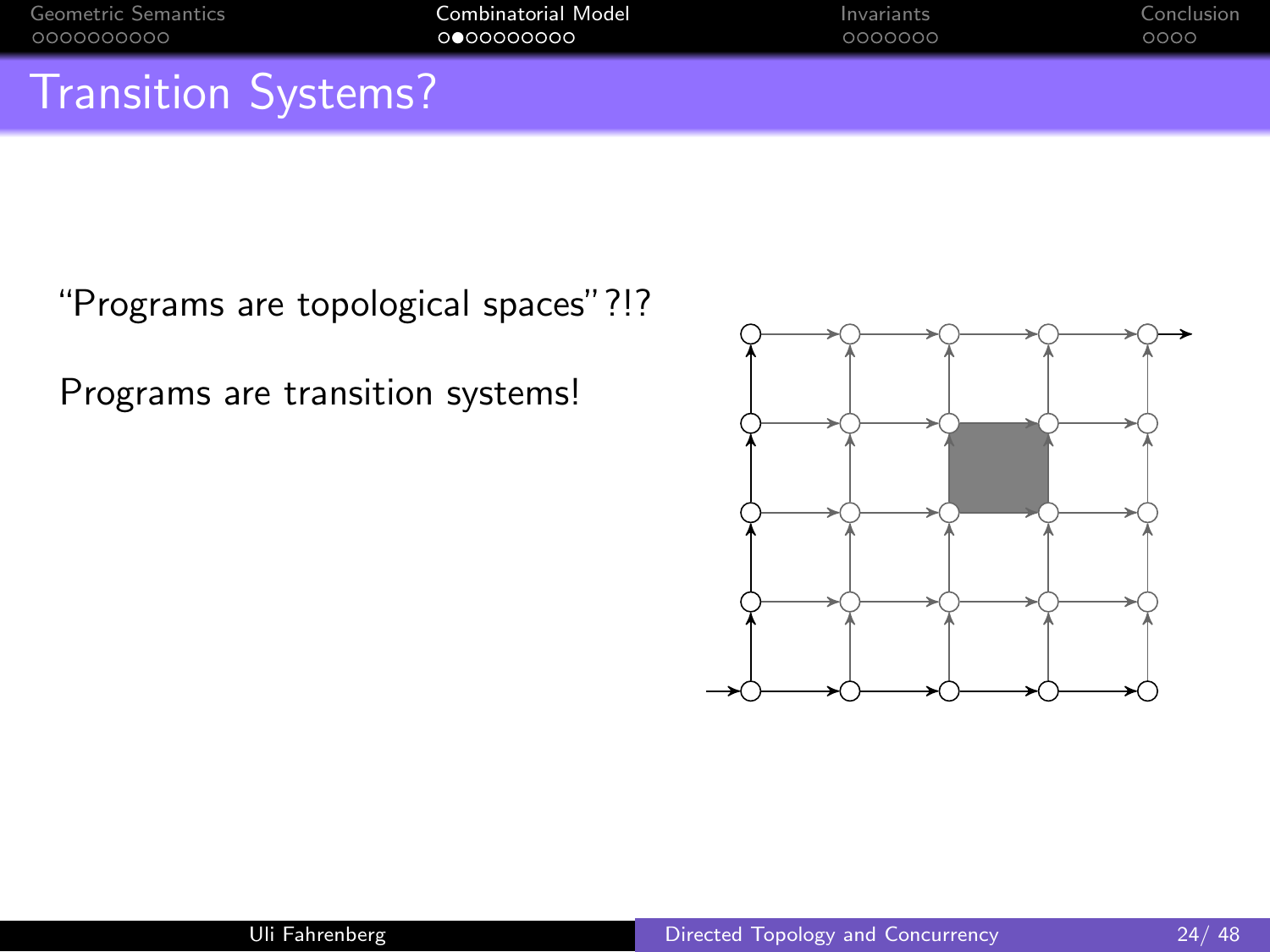| Geometric Semantics        | Combinatorial Model | Invariants | Conclusion |
|----------------------------|---------------------|------------|------------|
| . 0000000000               | 0000000000          | 0000000    | 0000       |
| <b>Transition Systems?</b> |                     |            |            |

"Programs are topological spaces"?!?

Programs are transition systems!

• have lost info on "forbidden squares"

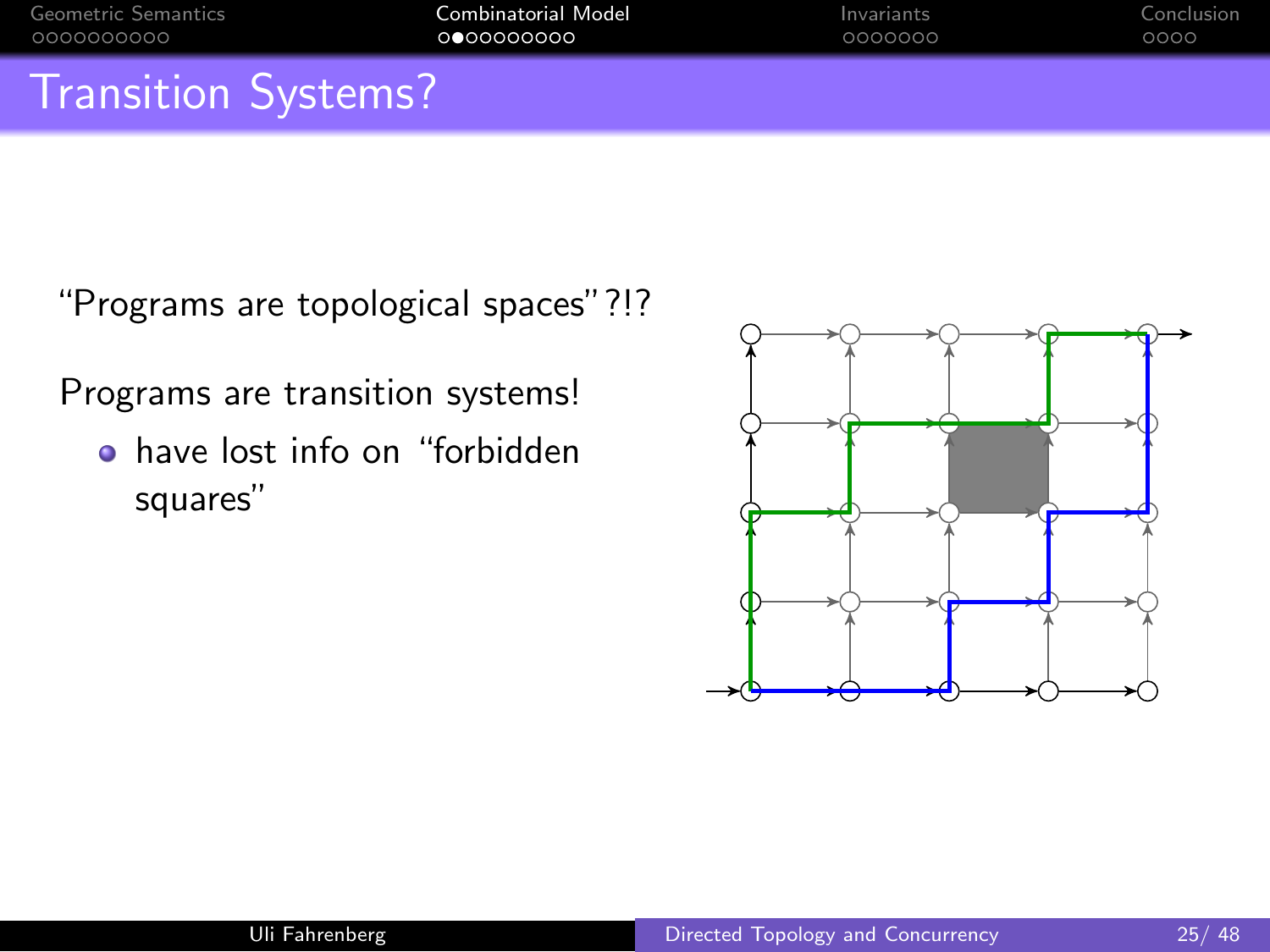| <b>Transition Systems?</b> |                     |            |            |
|----------------------------|---------------------|------------|------------|
| _0000000000                | െറെറററററ            | 0000000    | 0000       |
| Geometric Semantics        | Combinatorial Model | Invariants | Conclusion |

Transition Systems?

"Programs are topological spaces"?!?

Programs are transition systems!

**•** have lost info on "forbidden squares"

Higher-dimensional automata:

- o transition systems
- plus info on concurrency

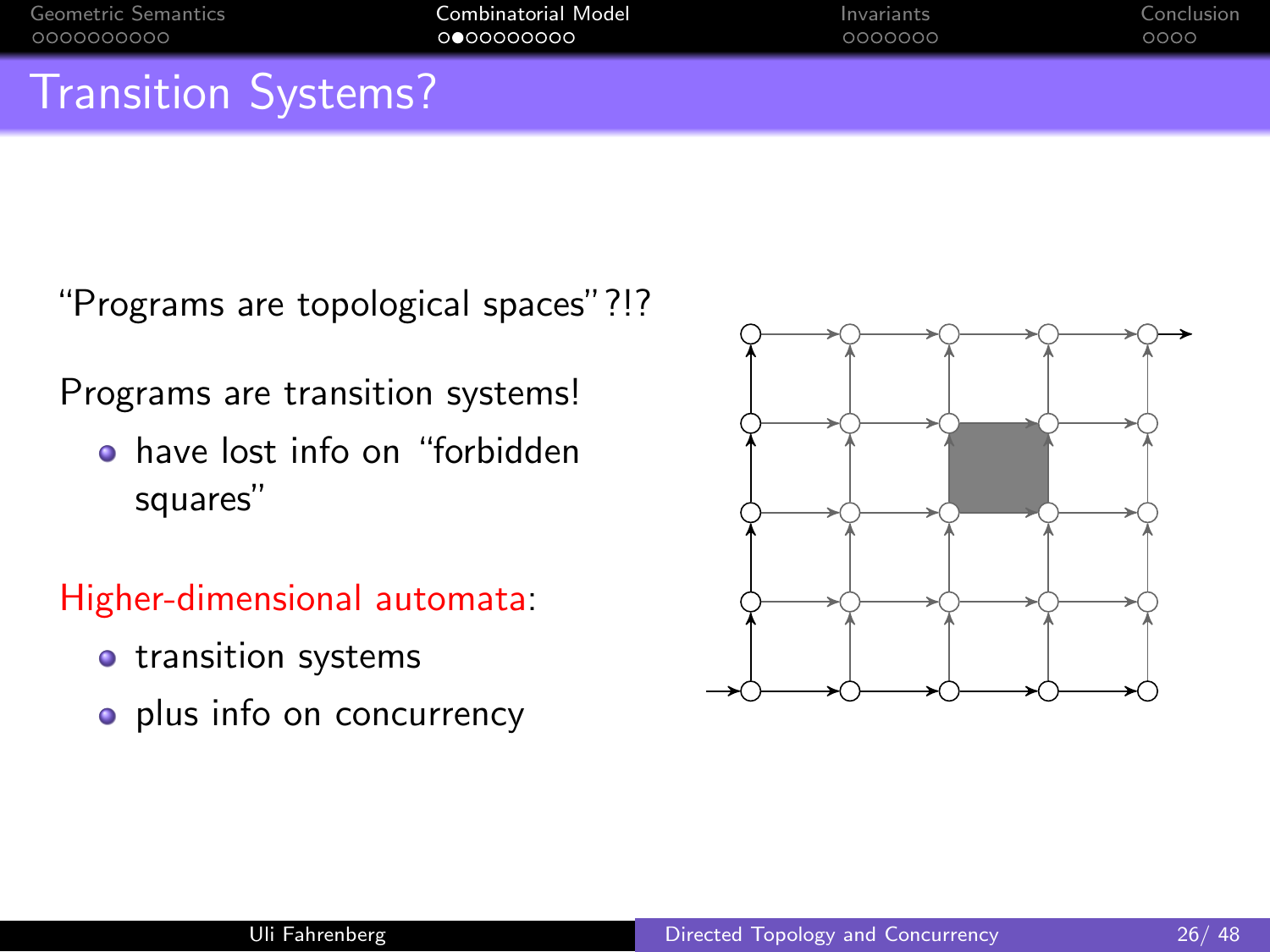| Geometric Semantics        | Combinatorial Model | Invariants | Conclusion |
|----------------------------|---------------------|------------|------------|
| _0000000000                | 0000000000          | 0000000    | 0000       |
| <b>Transition Systems?</b> |                     |            |            |

"Programs are topological spaces"?!?

Programs are transition systems!

**•** have lost info on "forbidden squares"

Higher-dimensional automata:

- o transition systems
- plus info on concurrency

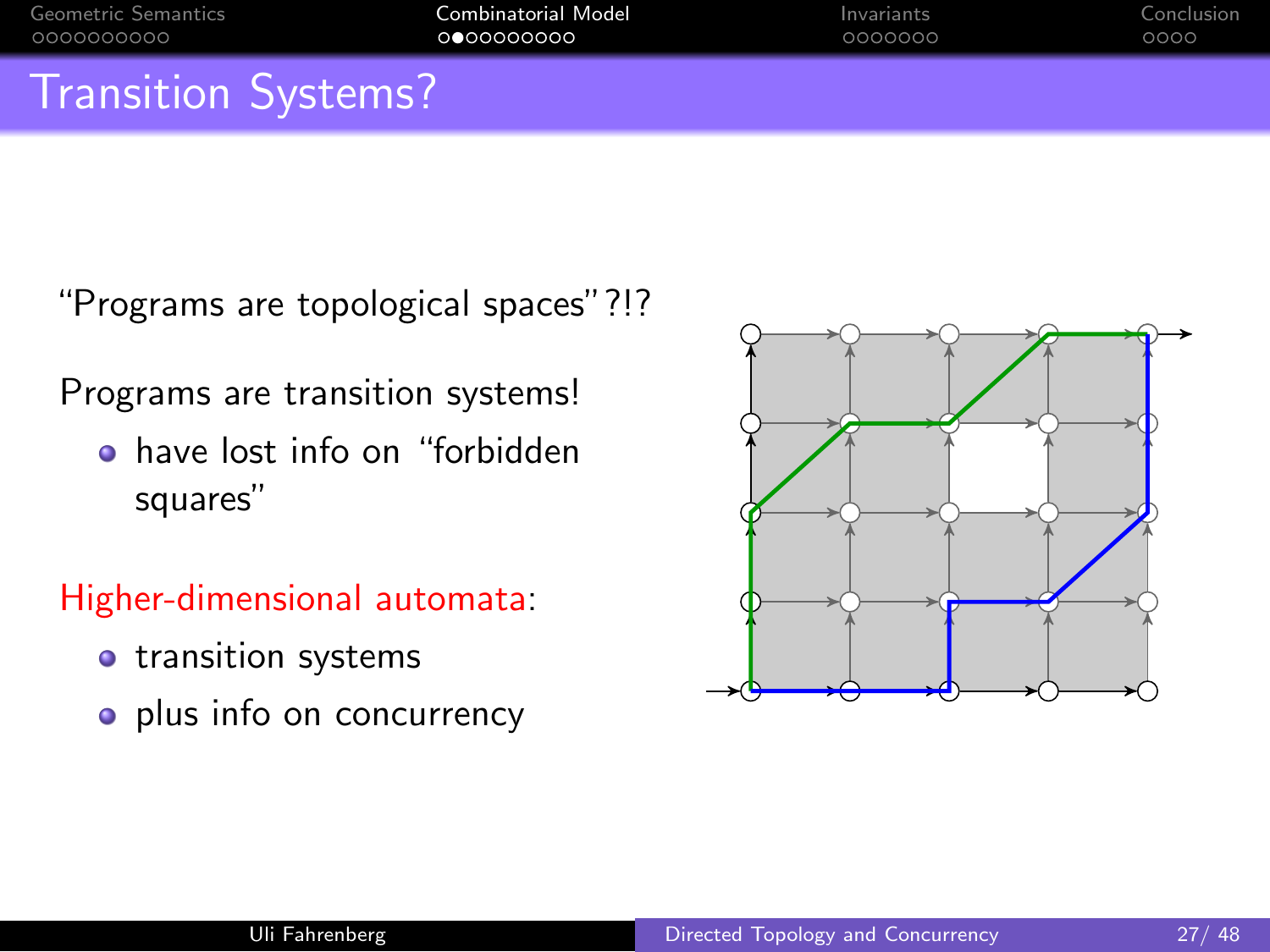<span id="page-27-0"></span>

| Geometric Semantics | Combinatorial Model | Invariants | Conclusion <sup>1</sup> |
|---------------------|---------------------|------------|-------------------------|
| 0000000000          | 0000000000          | 0000000    | 0000                    |
|                     |                     |            |                         |

#### Higher-Dimensional Automata

#### Definition (pc-set)

A precubical set is a graded set  $X = \{X_n\}_{n\geq 0}$  together with face maps  $\delta_i^0, \delta_i^1: X_n \to X_{n-1}$ , for  $i = 1, \ldots, n$ , satisfying  $\delta_i^{\nu} \delta_j^{\mu} = \delta_j^{\mu}$  $\int_{j-1}^{\mu} \delta_i^{\nu}$  for  $i < j$ .



#### Definition (HDA)

A higher-dimensional automaton is a pc-set X together with a labeling  $\lambda: X_1 \to \Sigma$  and specified start and accept cells  $I, F \subseteq X$ .

**a** also need 
$$
\lambda(\delta_i^0 x) = \lambda(\delta_i^1 x)
$$
 for all  $x \in X_2$   
Uli Fahrenheit *Q* Directed Topology and Concurrency 28/48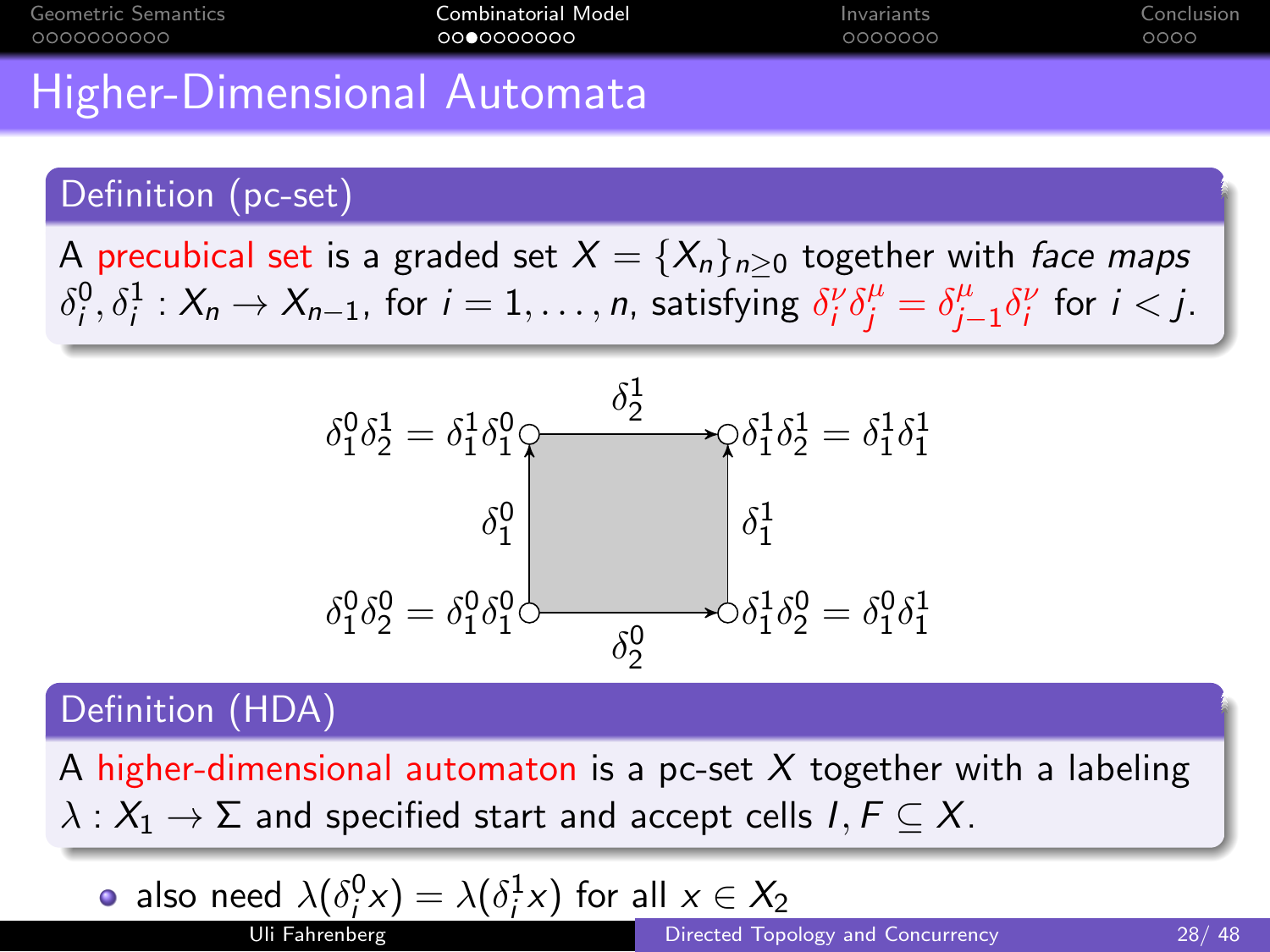<span id="page-28-0"></span>

| Geometric Semantics | Combinatorial Model | Invariants | Conclusion |
|---------------------|---------------------|------------|------------|
| 0000000000          | 0000000000          | 0000000    | 0000       |
| <b>Examples</b>     |                     |            |            |



first a, then b; all in parallel with c:  $ab \parallel c$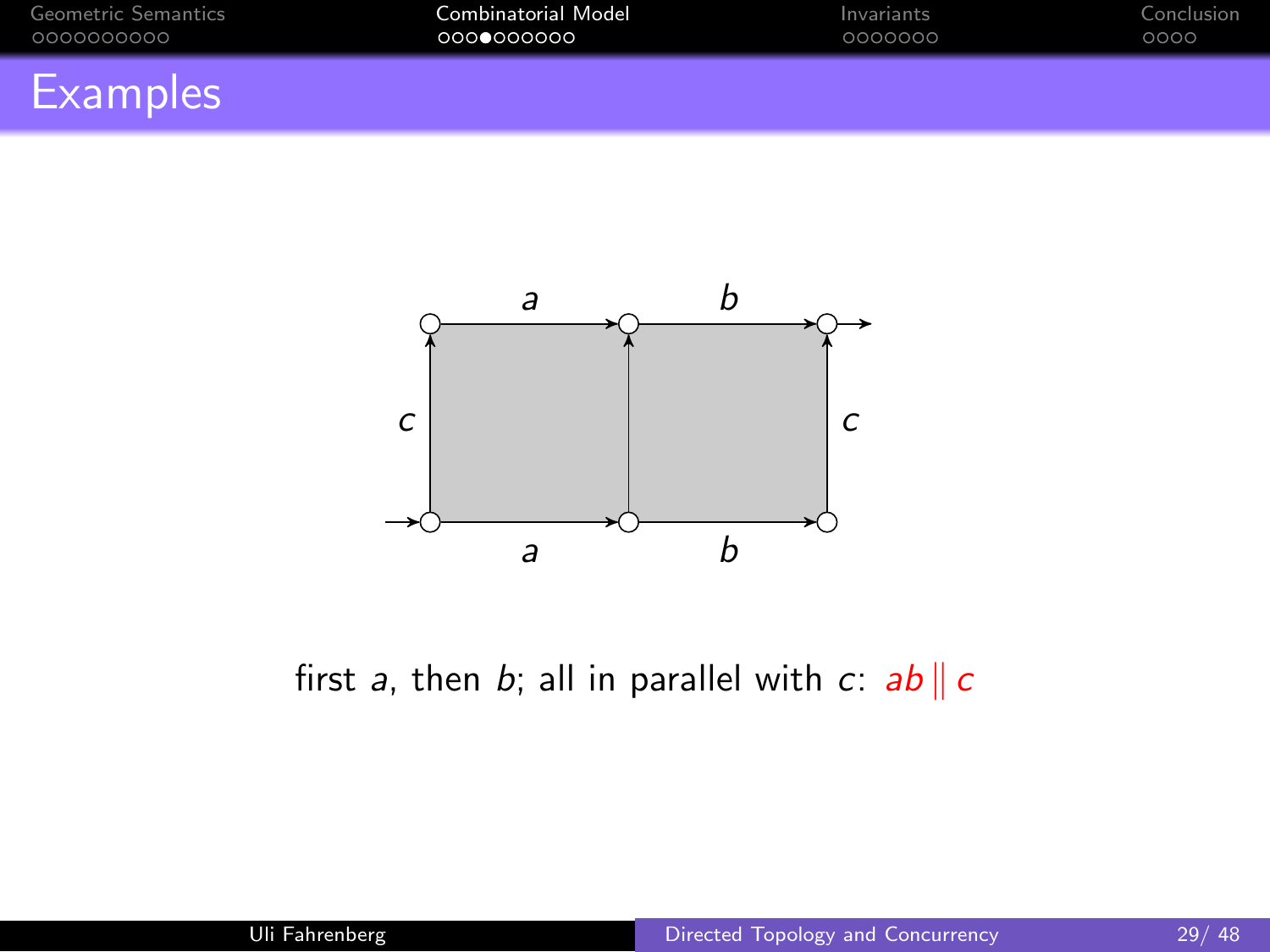<span id="page-29-0"></span>

| Geometric Semantics | Combinatorial Model | Invariants | Conclusion |
|---------------------|---------------------|------------|------------|
| 0000000000          | , 0000●00000        | 0000000    | 0000       |
|                     |                     |            |            |

## **Examples**

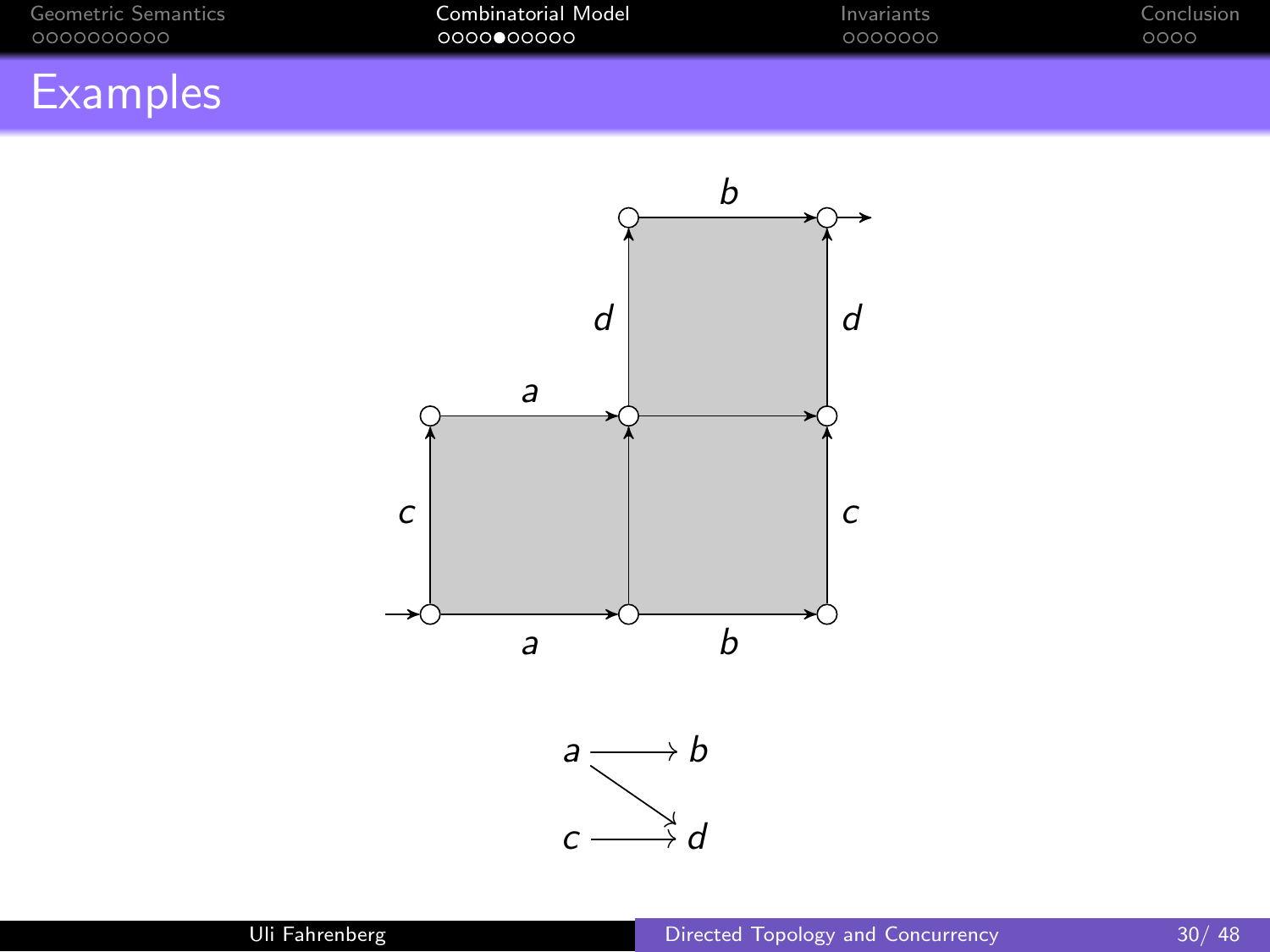<span id="page-30-0"></span>

| Geometric Semantics | Combinatorial Model | Invariants | Conclusion |
|---------------------|---------------------|------------|------------|
| .0000000000         | 00000 <b>0</b> 0000 | 0000000    | 0000       |
|                     |                     |            |            |

## **Examples**



 $a\| (bc)^*$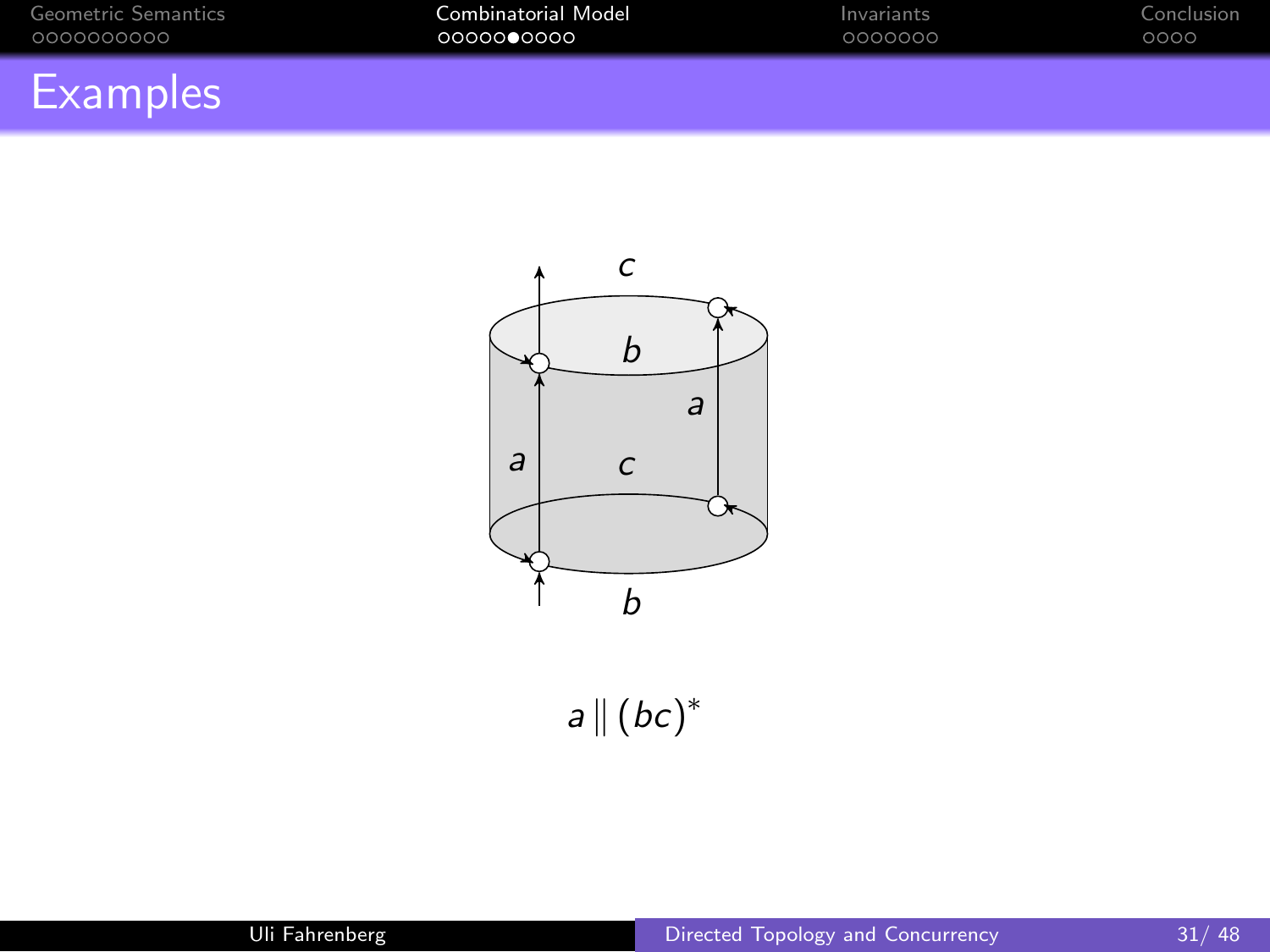<span id="page-31-0"></span>

| Geometric Semantics | Combinatorial Model | Invariants | Conclusion |
|---------------------|---------------------|------------|------------|
| _0000000000         | _000000●000         | 0000000    | 0000       |
|                     |                     |            |            |

#### Geometric Realization

#### **Definition**

The geometric realization of a pc-set  $X$  is the d-space  $|X| = \bigsqcup_{n \geq 0} X_n \times \vec{I}^n /_{\sim}$ , where  $\sim$  is the equivalence generated by  $(\delta_i^{\nu} x, (t_1, \ldots, t_{n-1})) \sim (x, (t_1, \ldots, t_{i-1}, \nu, t_{i+1}, \ldots, t_{n-1})).$ 

- usual coend definition; left adjoint to singular pc-set functor
- actually,  $|X|$  is an *lpo-space*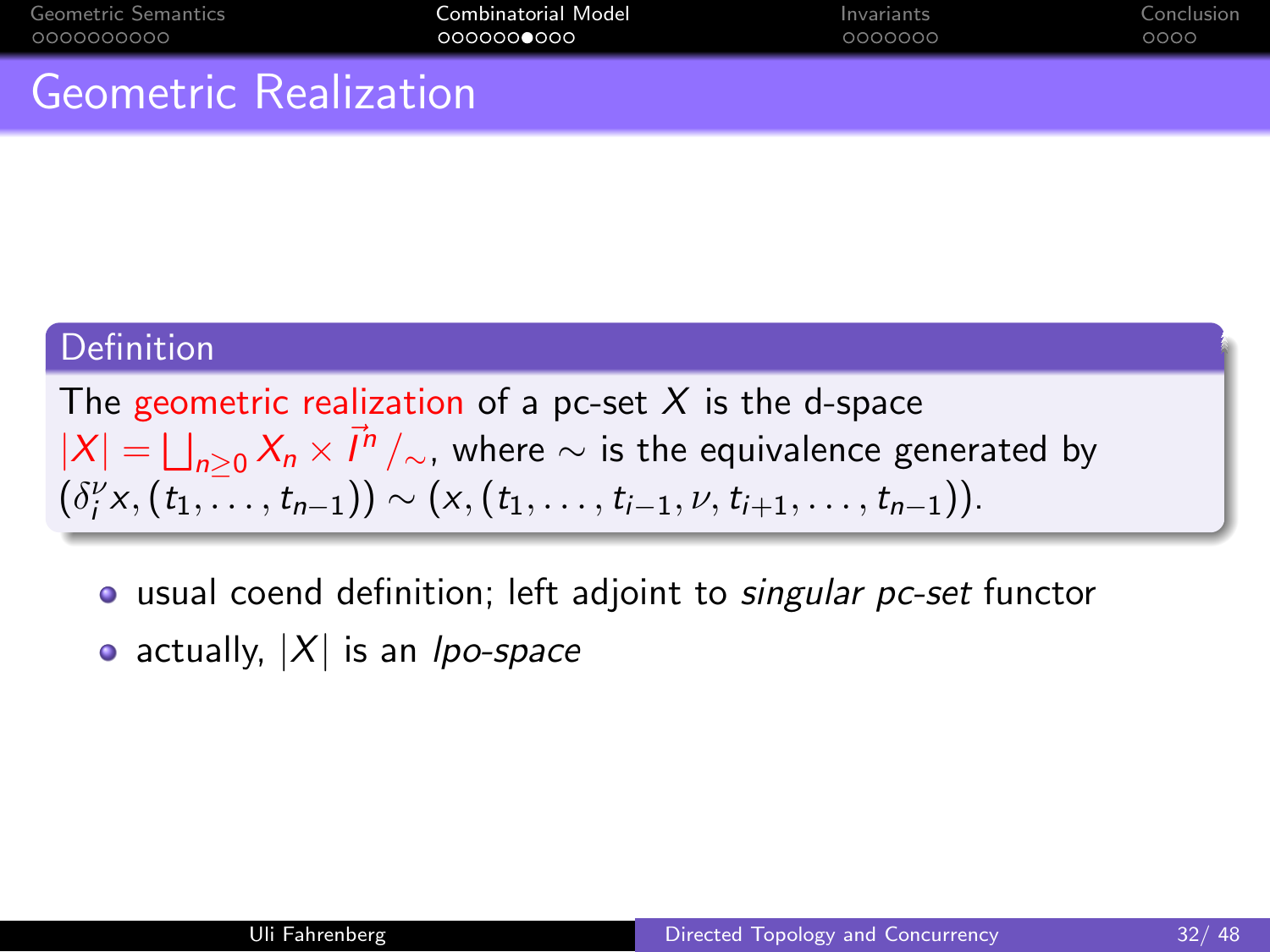<span id="page-32-0"></span>

| Geometric Semantics | Combinatorial Model               | Invariants | Conclusion |
|---------------------|-----------------------------------|------------|------------|
| 0000000000          | 00000000000                       | 0000000    | 0000       |
|                     | Dipaths in Geometric Realizations |            |            |



Let  $p: \vec{l} \rightarrow |X|$  be a dipath in the geometric realization of pc-set X. • let  $C_p = \{x \in X \mid \text{im}(p) \cap |x| \neq \emptyset\}$  – all cells touched by p o organize  $C_p$  into a sequence  $c_p = (x_1, \ldots, x_m)$  s.t.  $\forall i$ :

$$
x_i = \delta^0_+ x_{i+1}
$$
 or  $x_{i+1} = \delta^1_+ x_i$  (iterated face maps)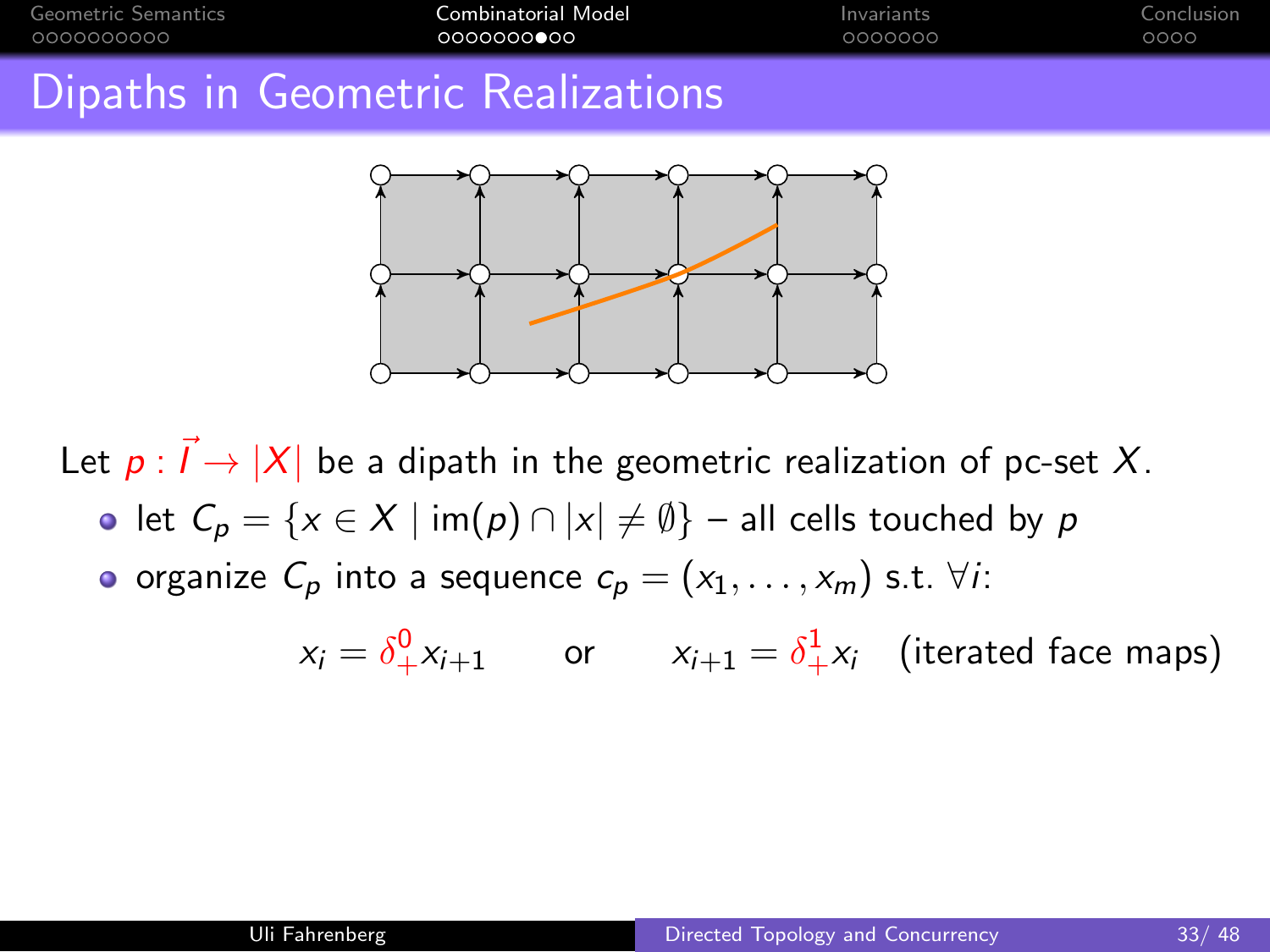| Geometric Semantics | Combinatorial Model               | Invariants | Conclusion |
|---------------------|-----------------------------------|------------|------------|
| .0000000000         | 0000000000                        | 0000000    | 0000       |
|                     | Dipaths in Geometric Realizations |            |            |



Let  $p: \vec{l} \rightarrow |X|$  be a dipath in the geometric realization of pc-set X. • let  $C_p = \{x \in X \mid \text{im}(p) \cap |x| \neq \emptyset\}$  – all cells touched by p o organize  $C_p$  into a sequence  $c_p = (x_1, \ldots, x_m)$  s.t.  $\forall i$ :

 $x_i = \delta^0_+ x_{i+1}$  or  $x_{i+1} = \delta^1_+ x_i$  (iterated face maps)  $\Rightarrow$  the track of p

• any track c gives rise to dipath  $p_c$  (non-unique) with  $c_{p_c} = c$ • if  $c_p = c_q$ , then p and q are dihomotopic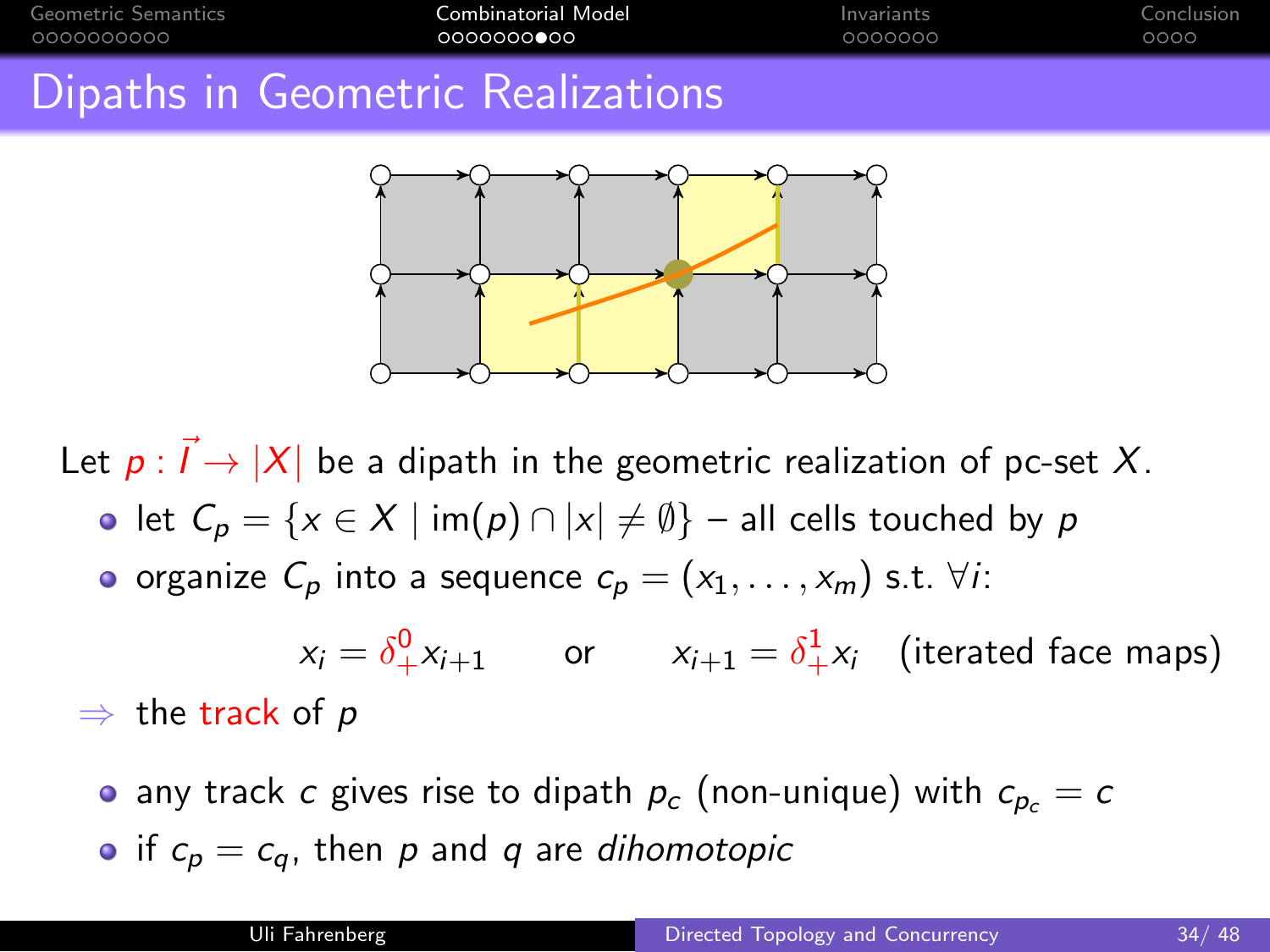<span id="page-34-0"></span>

| Geometric Semantics | Combinatorial Model | Invariants | Conclusion |
|---------------------|---------------------|------------|------------|
| _0000000000         | .0000000000         | 0000000    | 0000       |
| Llamatany of Tradis |                     |            |            |

## Homotopy of Tracks



• generated by local replacements

- dipaths p, q are dihomotopic iff  $c_p$  and  $c_q$  are homotopic
- tracks c, d are homotopic iff  $p_c$  and  $p_d$  are dihomotopic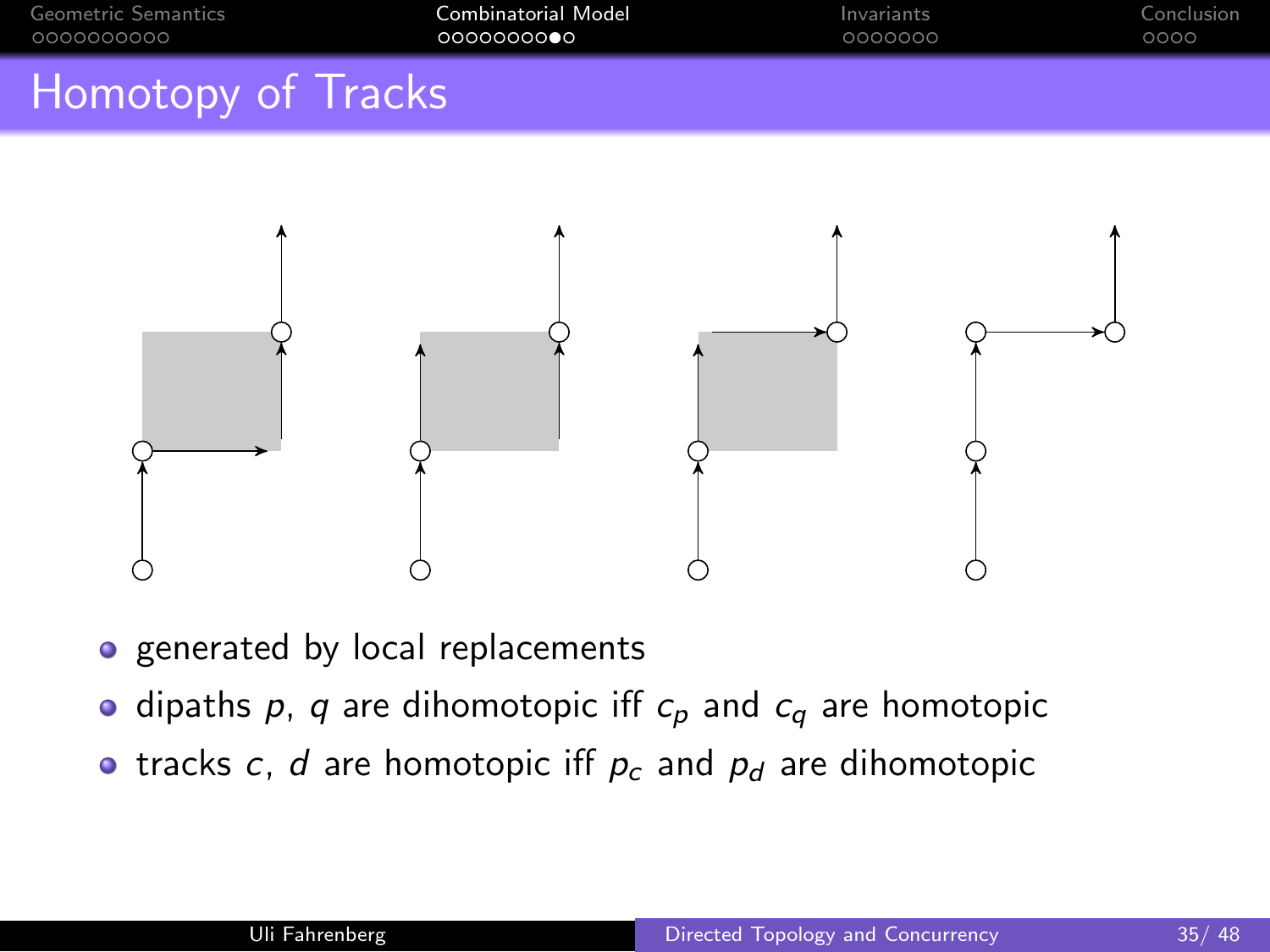<span id="page-35-0"></span>

| Geometric Semantics | Combinatorial Model | Invariants | Conclusion |
|---------------------|---------------------|------------|------------|
| .0000000000         | 0000000000          | LOOOOOOO   | 0000       |
| $\sim$              |                     |            |            |

## Summing Up



- precubical sets / higher-dimensional automata: combinatorial models of directed spaces
- natural extension of transition systems; also used in computer science
- **•** closely linked to directed spaces via geometric realization:
	- dipaths  $\hat{=}$  tracks  $\hat{=}$  executions
	- dihomotopy  $\hat{=}$  track homotopy  $\hat{=}$  equivalence of executions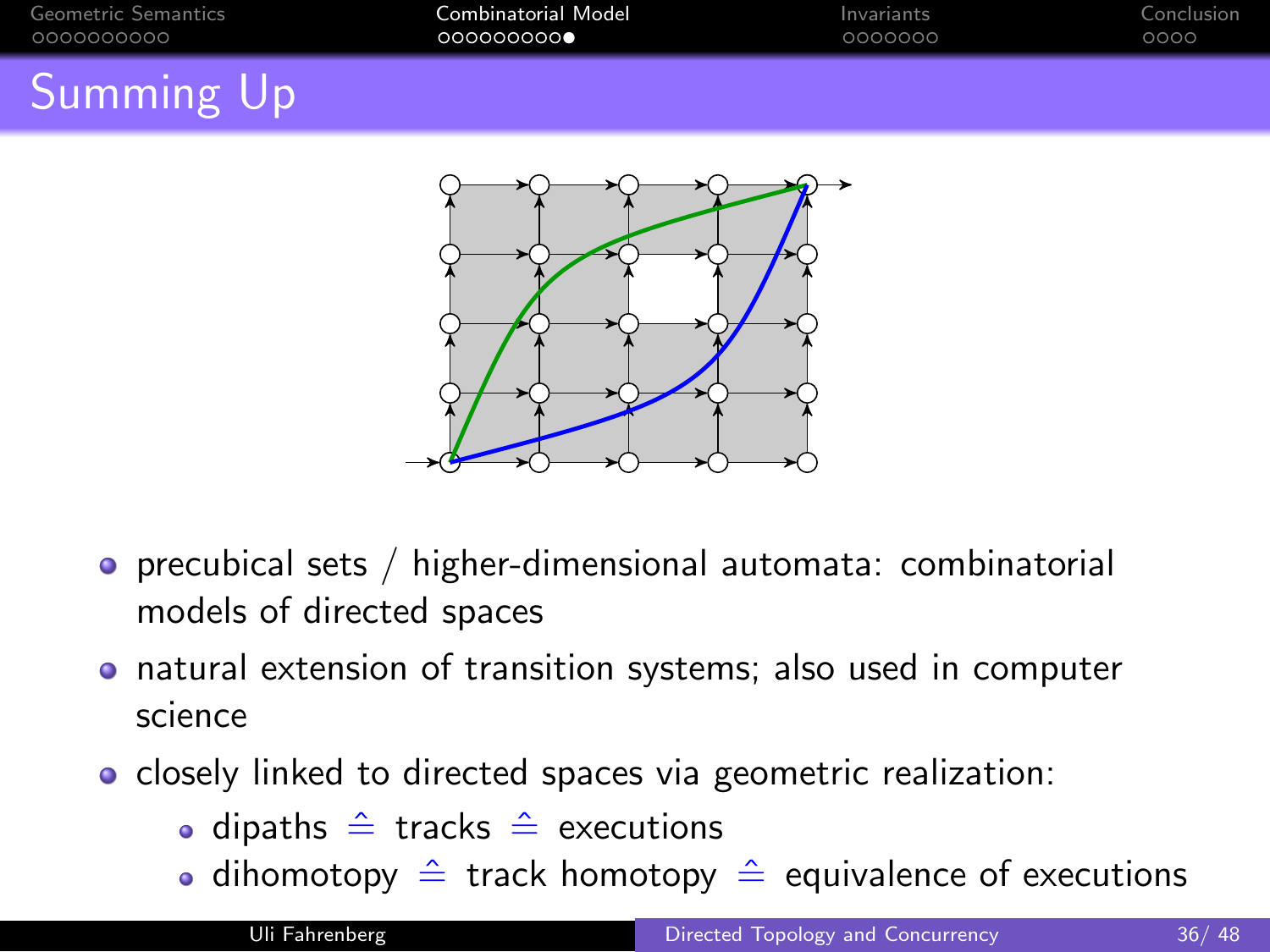<span id="page-36-0"></span>

| Geometric Semantics | Combinatorial Model | Invariants | Conclusion |
|---------------------|---------------------|------------|------------|
| 00000000000         | 0000000000          | 1000000    | 0000       |

# [Invariants](#page-36-0)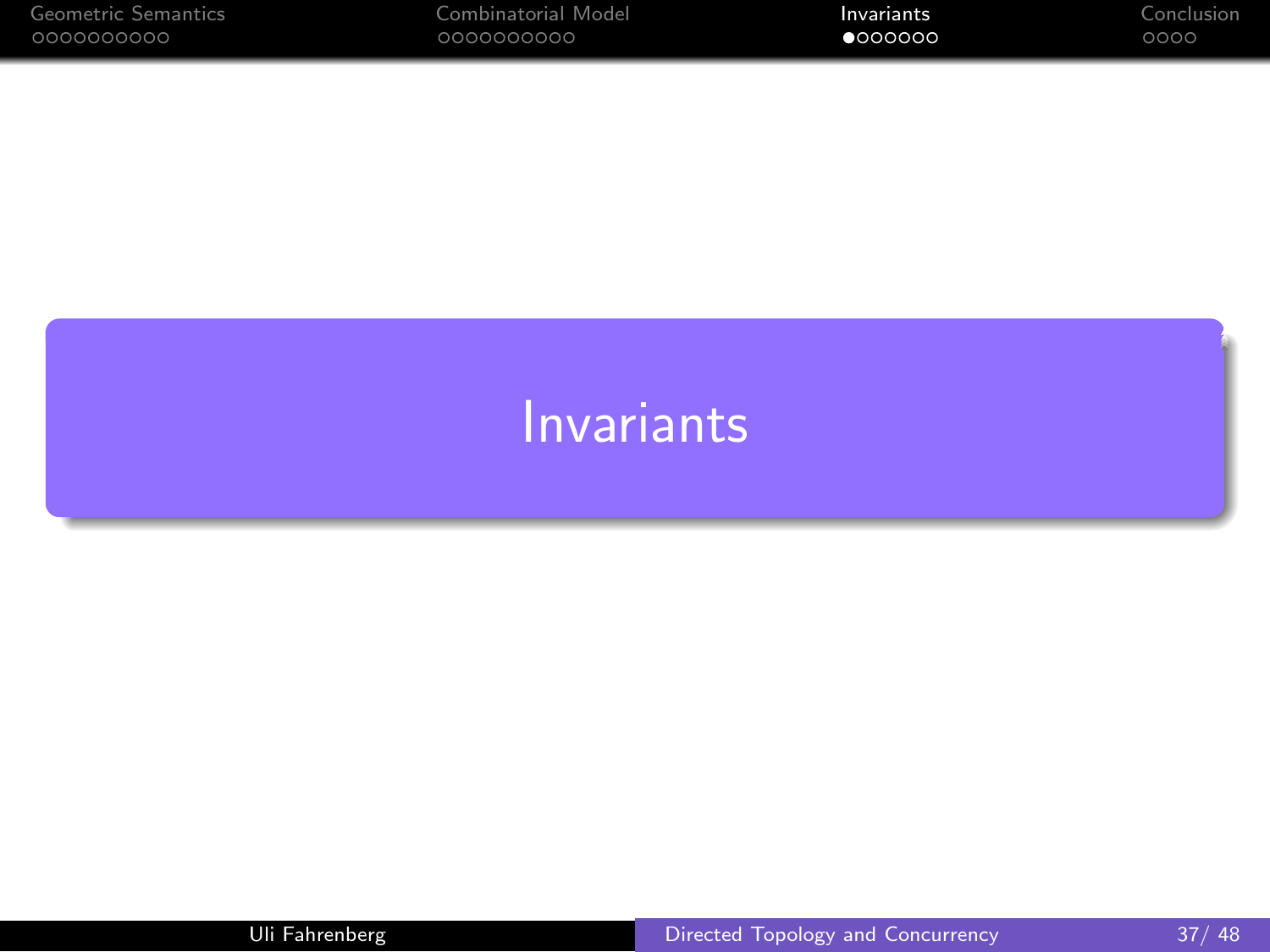<span id="page-37-0"></span>

| Geometric Semantics         | Combinatorial Model | Invariants | Conclusion |
|-----------------------------|---------------------|------------|------------|
| 0000000000                  | 0000000000          | 0000000    | റററെ       |
| <b>Fundamental Category</b> |                     |            |            |

- topological space  $X \sim$  fundamental group  $\pi(X)$ 
	- all information may be reduced to loops (and base points)
- directed spaces: no reduction to loops!
- $\Rightarrow$  directed space  $X \rightsquigarrow$  fundamental category  $\vec{\Pi}X$ 
	- objects points of  $X$
	- morphisms dihomotopy classes of dipaths
	- inspired by fundamental *groupoids* of topological spaces
	- (higher dihomotopy invariants: unclear!)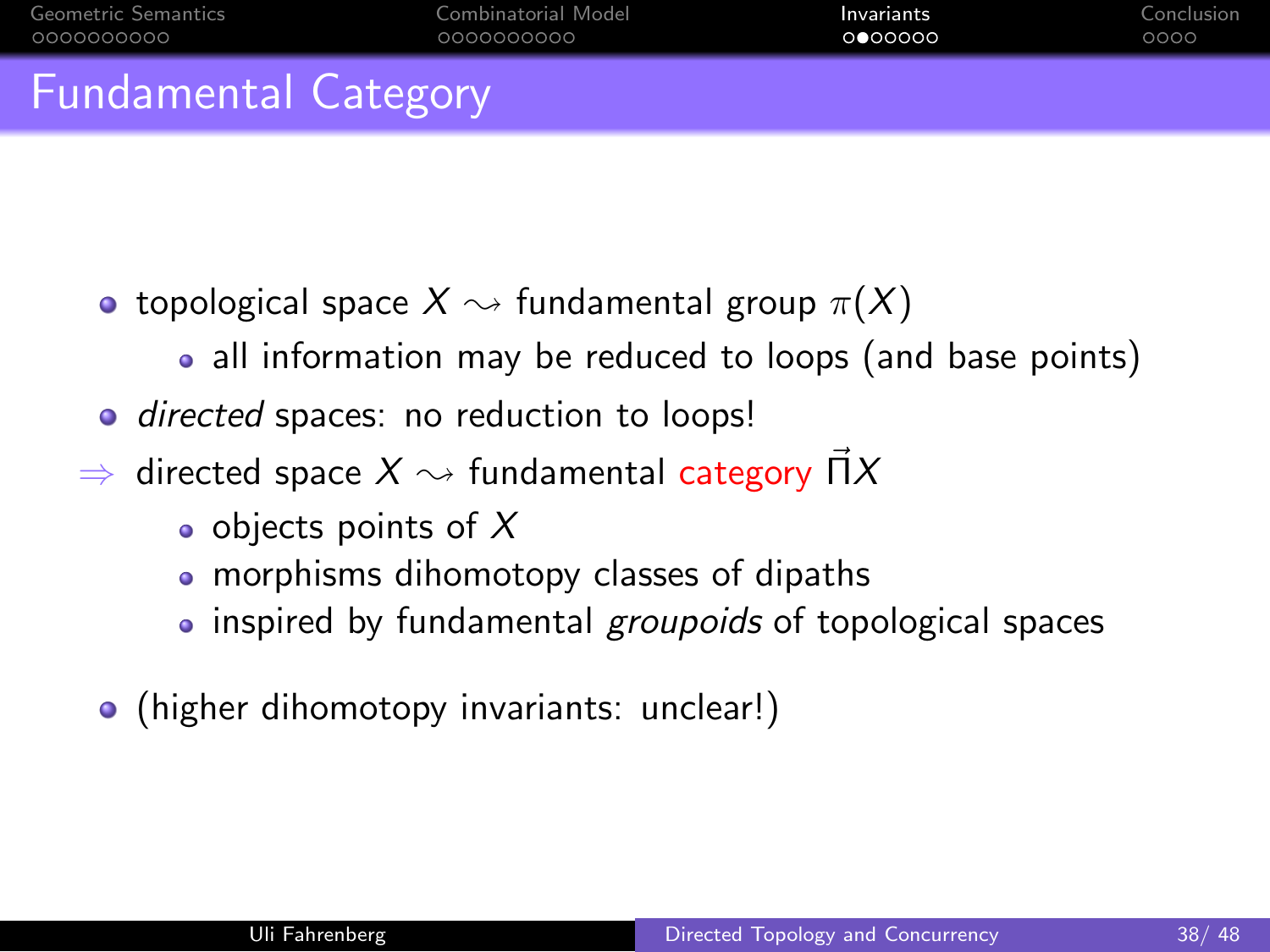<span id="page-38-0"></span>

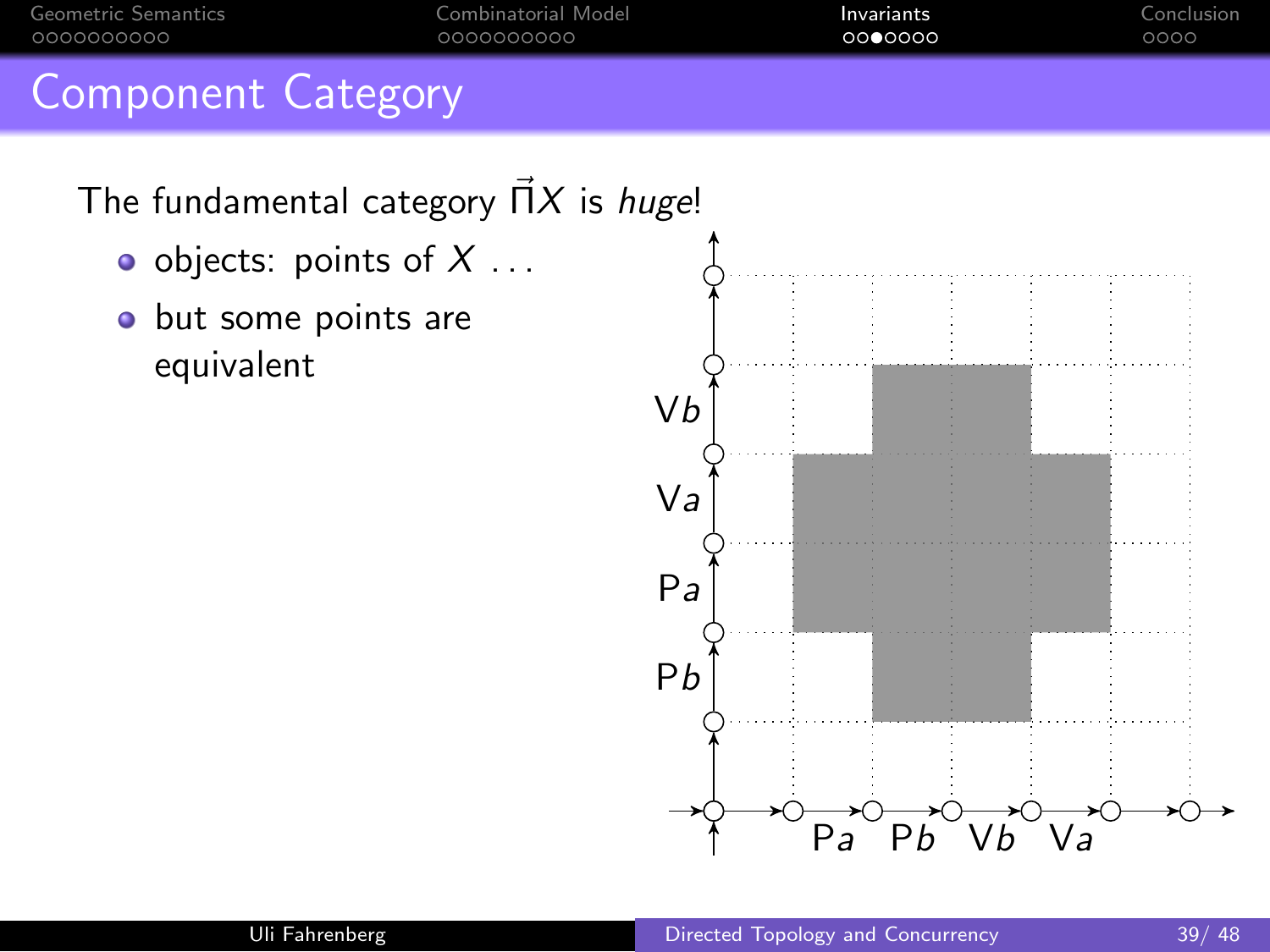

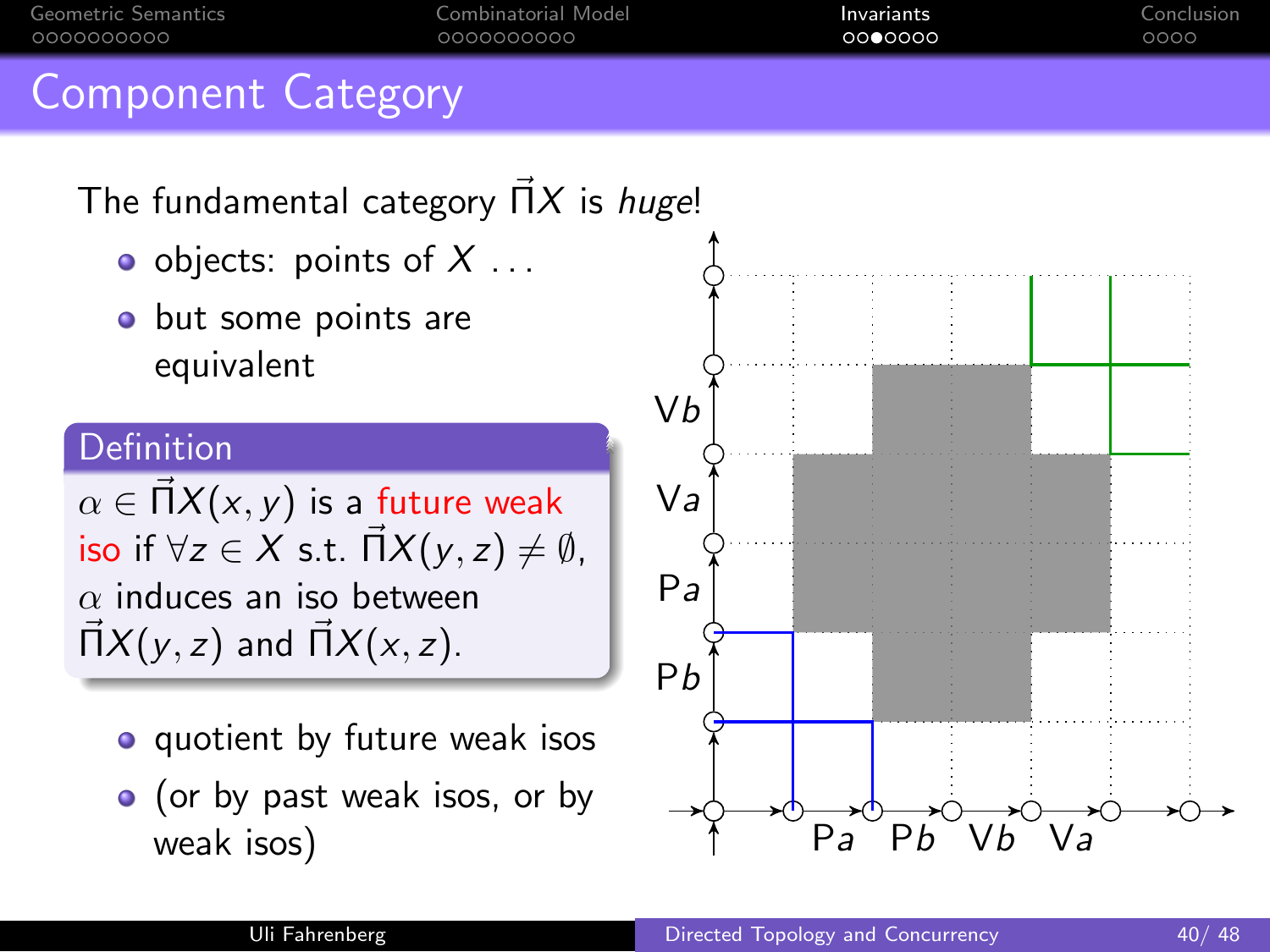<span id="page-40-0"></span>

| Geometric Semantics | Combinatorial Model | Invariants | Conclusion |
|---------------------|---------------------|------------|------------|
| .0000000000         | 0000000000          | റററററെറ    | 0000       |
|                     |                     |            |            |

## Path Spaces

Idea: objects of interest are not *points* of X, but dipaths in  $\overrightarrow{P}X$ 

- equip  $\vec{P}X$  with compact-open topology
- $\overrightarrow{P}X$  is standard topological space ⇒ can use tools!

Usually consider traces: dipaths modulo direparametrizations:  $\overrightarrow{T}X$ 

- if X is precubical, then  $\vec{P}X\sim \vec{T}X$ 
	- $\simeq$  prod*simplicial* complex
	- $\simeq$  prod*permutahedral* complex
	- $\simeq$  nerve of *cube chain category*

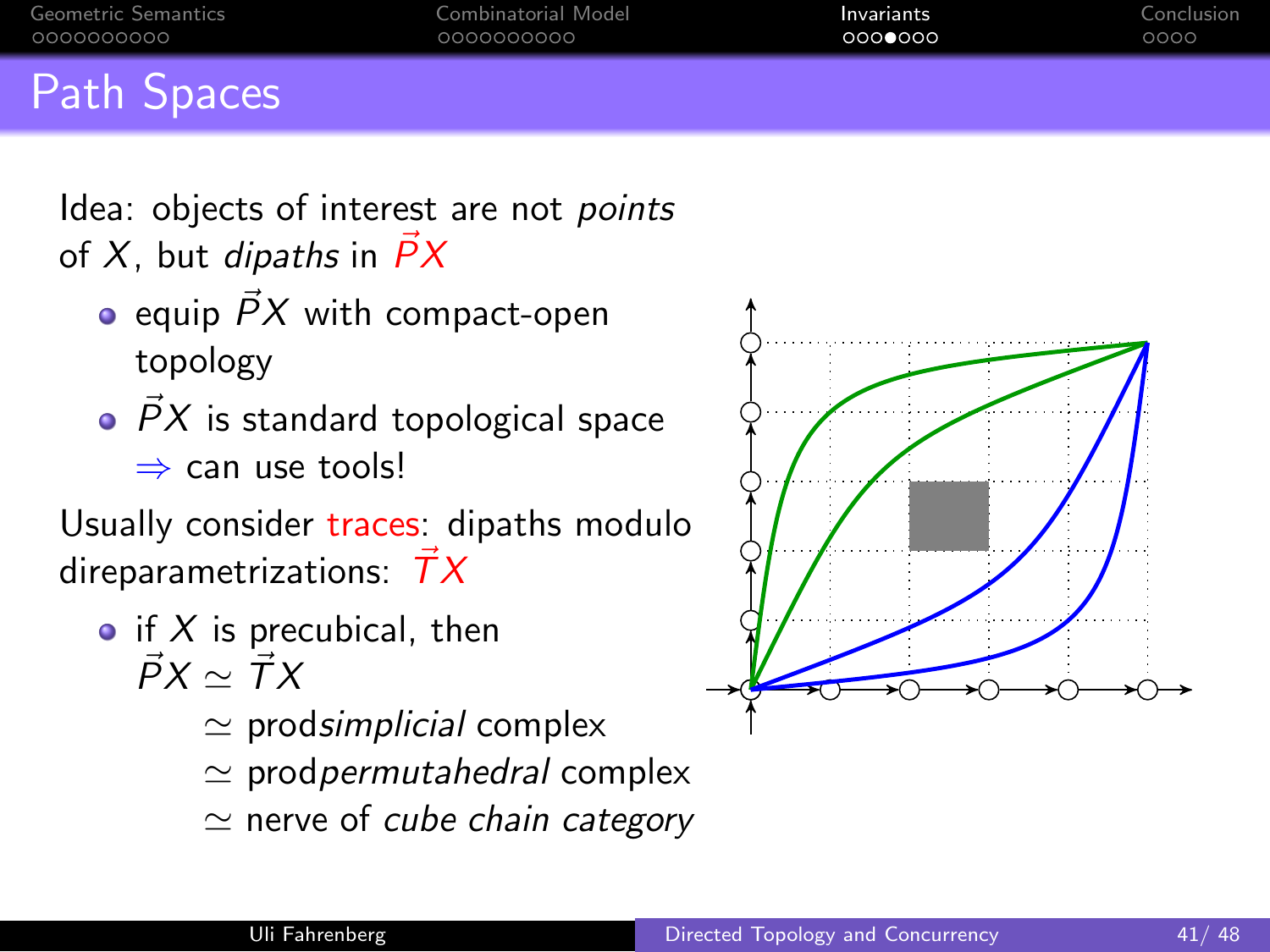<span id="page-41-0"></span>

| Geometric Semantics | Combinatorial Model | Invariants | Conclusion |
|---------------------|---------------------|------------|------------|
| 0000000000          | 0000000000          | 0000000    | 0000       |
|                     |                     |            |            |

#### Directed Homology

 $\overline{\phantom{a}}$ \\_()")\_/  $\overline{\phantom{a}}$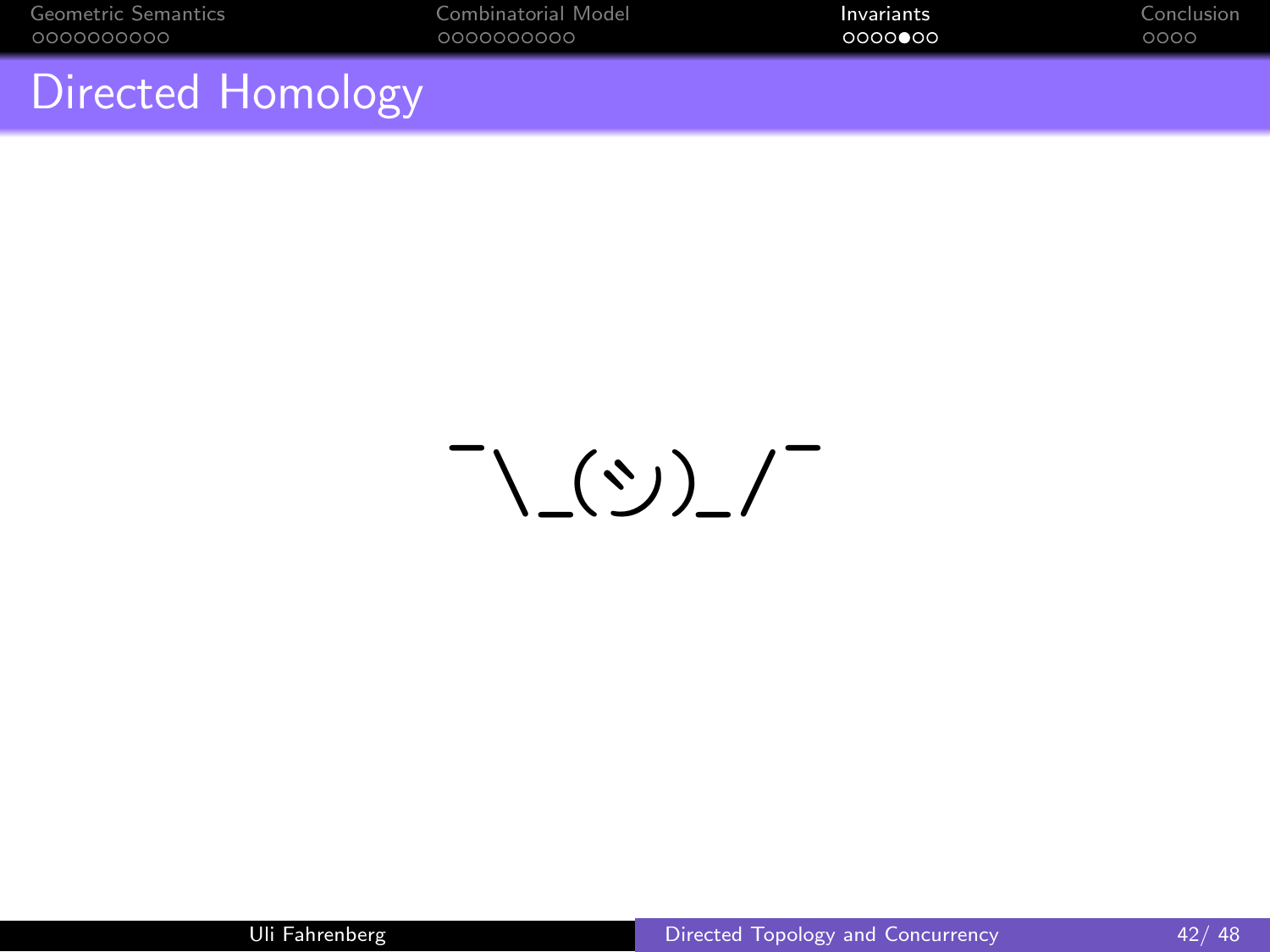<span id="page-42-0"></span>

| Natural Homology                                                        |                              |                    |
|-------------------------------------------------------------------------|------------------------------|--------------------|
| Geometric Semantics<br>Combinatorial Model<br>.0000000000<br>0000000000 | Invariants<br>െറെ <b>െ</b> െ | Conclusion<br>റററെ |

## Natural Homology

- Trace space  $\vec{T}X$  forms a (topological) category: objects points; morphisms  $\overrightarrow{T}X(x, y)$  traces from x to y
- Idea:  $\vec{H}_n X(x,y) = H_{n-1} \vec{T} X(x,y)$
- These combine into a *natural system* of abelian groups:
- Let  $F\vec{T}X~$  be the factorization category of  $\vec{T}X~$



- $\vec{H}_n$  maps traces  $\beta \in \vec{T}X(x,y)$  to  $H_{n-1}\vec{T}X(x,y)$
- and extensions  $(\alpha *_{-} * \gamma)$  to  $H_{n-1}(\alpha *_{-} * \gamma)$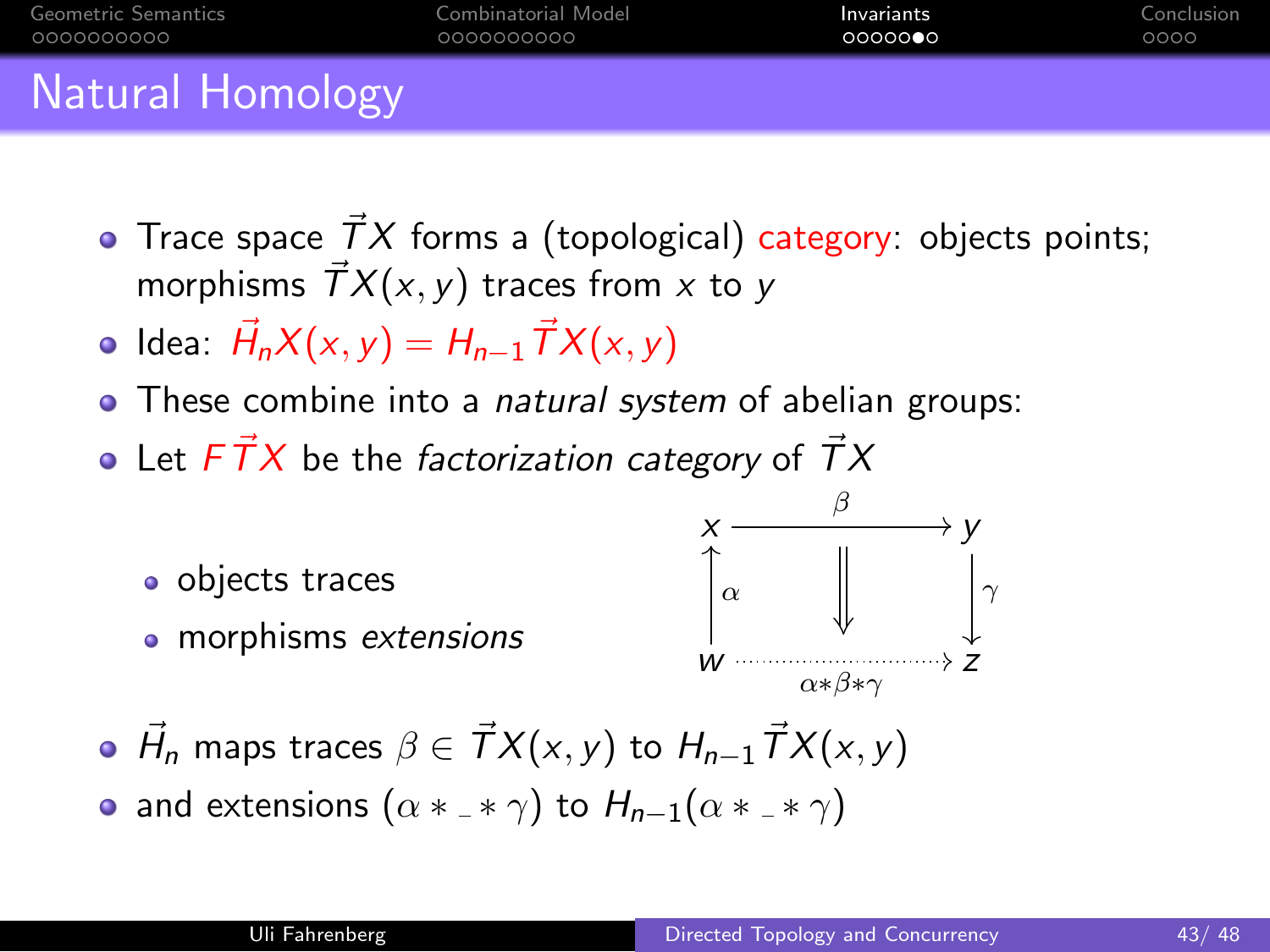<span id="page-43-0"></span>

| <b>Natural Homology</b> |                     |            |            |
|-------------------------|---------------------|------------|------------|
| Geometric Semantics     | Combinatorial Model | Invariants | Conclusion |
| 0000000000              | 0000000000          | 000000     | 0000       |

# $t$  track of  $h$  how the homology picture formed by the traces from a to b inserts into by  $t$

#### Huge but manageable:



Fig. 2: Natural homology of two simple pospaces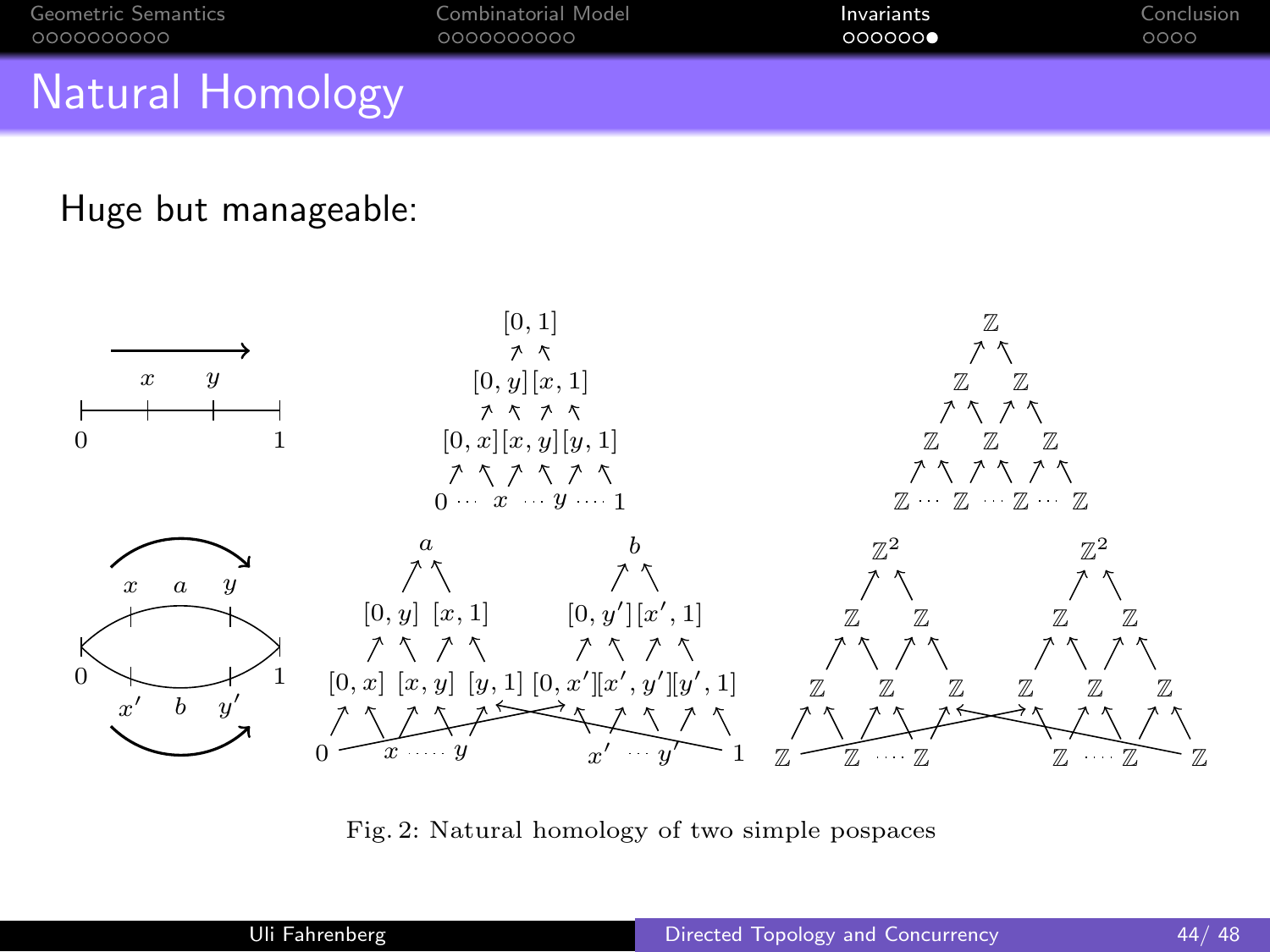<span id="page-44-0"></span>

| Geometric Semantics | Combinatorial Model | Invariants | Conclusion |
|---------------------|---------------------|------------|------------|
| .0000000000         | 0000000000          | 0000000    | 0000       |
| Conclusion          |                     |            |            |

- Programs are directed topological spaces
	- po-spaces  $\hookrightarrow$  lpo-spaces  $\hookrightarrow$  d-spaces
	- (lpo-spaces  $\rightarrow$  po-spaces: delooping / universal dicover)
	- executions are dipaths; equivalence of executions is dihomotopy
- Programs are precubical sets
	- higher-dimensional automata
	- executions are tracks; equivalence of executions is track homotopy
	- strong link to spaces via geometric realization
- **o** Invariants
	- fundamental category, component category
	- path spaces
	- natural homology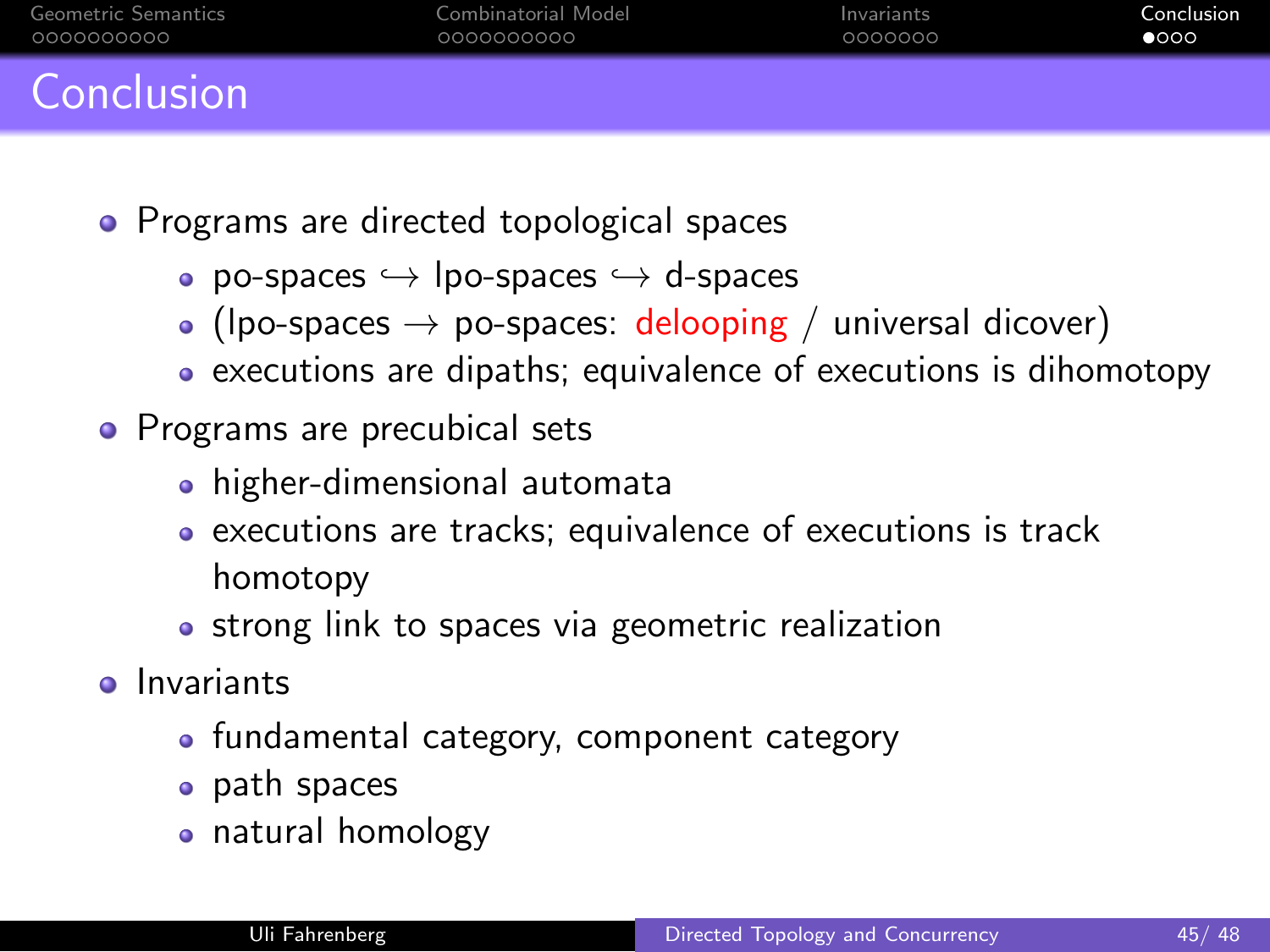<span id="page-45-0"></span>

| Geometric Semantics | Combinatorial Model | Invariants | Conclusion                  |
|---------------------|---------------------|------------|-----------------------------|
| _0000000000         | 0000000000          | 0000000    | $\circ \bullet \circ \circ$ |
|                     |                     |            |                             |

#### Current Work

- Languages of higher-dimensional automata
- **•** Path spaces via cube chains and discrete Morse theory
- Model categories for directed topology
- Directed homology via persistent homology  $\bullet$
- Higher-dimensional Kleene algebra

 $\bullet$  . . .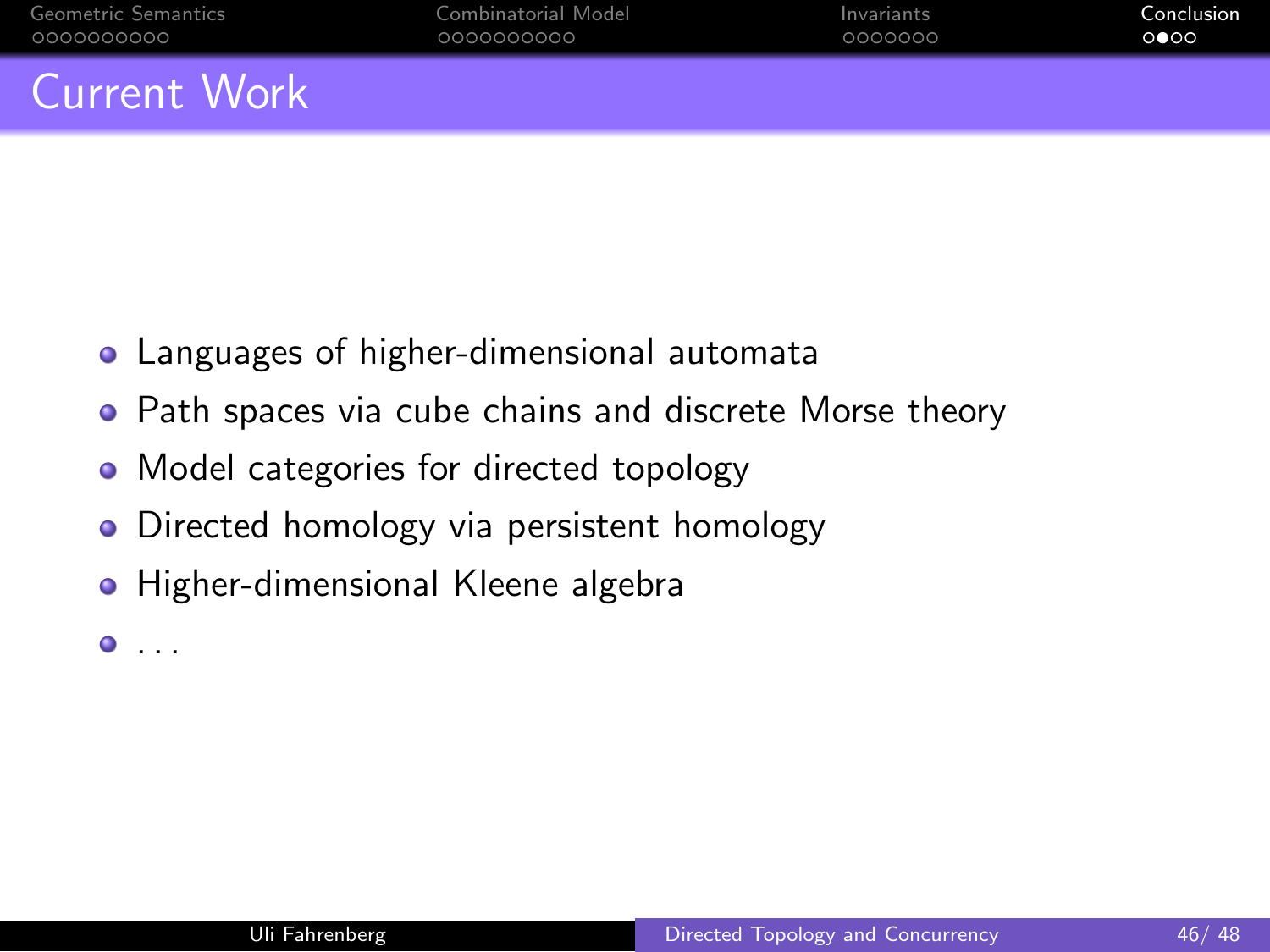<span id="page-46-0"></span>

| Geometric Semantics                                     | Combinatorial Model | Invariants | Conclusion |
|---------------------------------------------------------|---------------------|------------|------------|
| - 0000000000                                            | 0000000000          | 0000000    | 0000       |
| $\sim$ $\sim$ $\sim$ $\sim$ $\sim$ $\sim$ $\sim$ $\sim$ |                     |            |            |

## Incomplete (!) Bibliography

- **L.Fajstrup, E.Goubault, M.Raussen.** Detecting deadlocks in concurrent systems. CONCUR 1998
- L.Fajstrup. Dicovering spaces. Homology Homotopy Appl. 2003
- L.Fajstrup, M.Raussen, E.Goubault, E.Haucourt. Components of the fundamental category. Appl.Categ.Struct. 2004
- U.Fahrenberg. Higher-dimensional automata from a topological viewpoint. PhD thesis, 2005
- L.Fajstrup. Dipaths and dihomotopies in a cubical complex. Adv.Appl.Math. 2005
- **E.Haucourt.** Directed algebraic topology and concurrency. PhD thesis, 2005
- L.Fajstrup, M.Raussen, E.Goubault. Algebraic topology and concurrency. Theor.Comput.Sci. 2006
- **•** R.van Glabbeek. On the expressiveness of higher dimensional automata. Theor.Comput.Sci. 2006